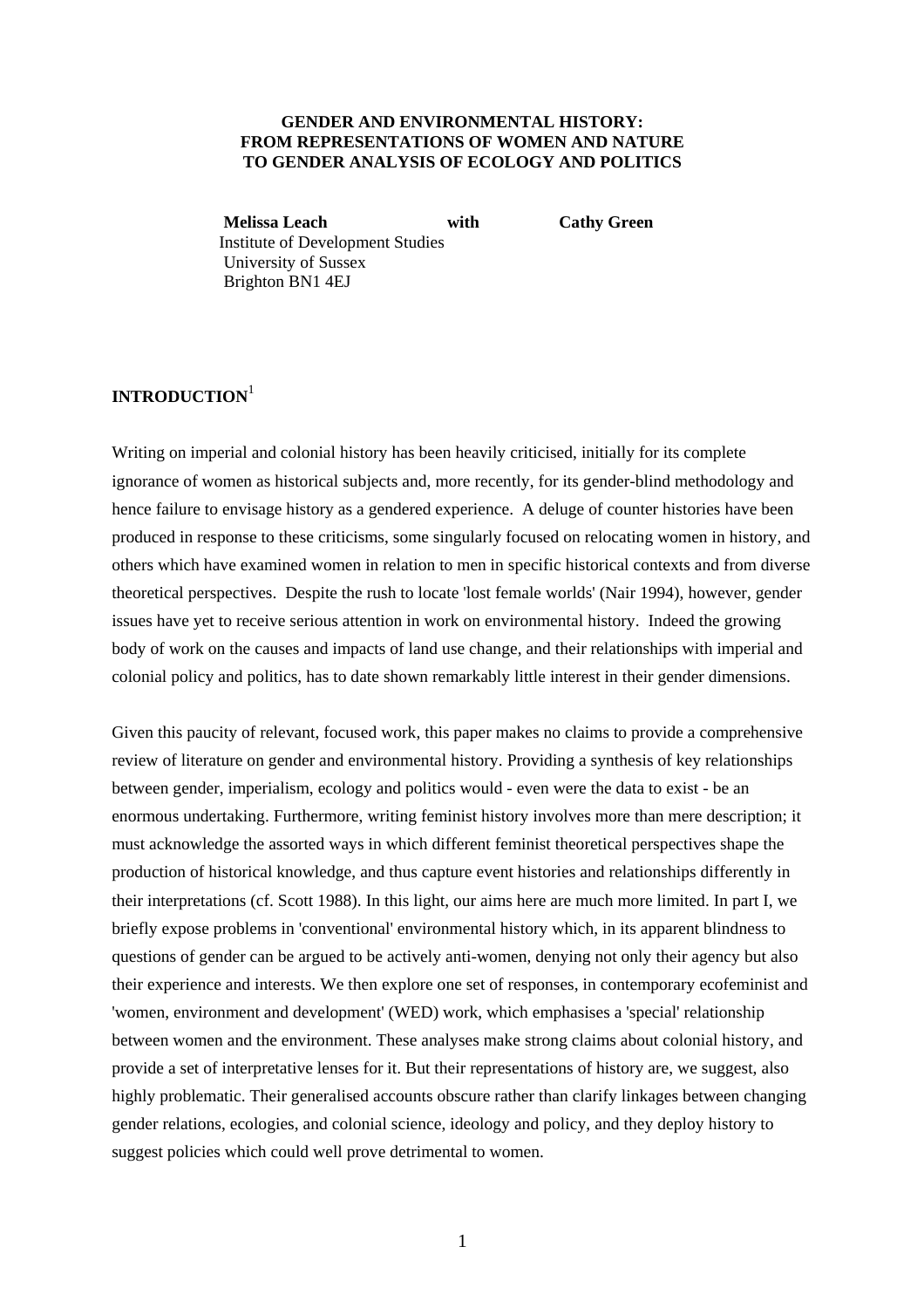Building on this critique, part II presents an alternative approach to environmental history grounded in gender analysis. It outlines elements of such an approach - emerging in a still small body of work by anthropologists and political ecologists, as well as feminist historians - and briefly illustrates their application in three cases. These gendered environmental histories provide very different interpretations of historical events from both conventional 'masculinist' historical accounts, and from ecofeminist/WED 'histories'; a re-writing which not only questions the very categories and assumptions underlying these two approaches, but which also carries different implications for contemporary debates and policy-making.

## **PART I**

## **Women and nature: representations of history in contemporary policy debates**

## *Gender bias in conventional environmental history*

In much writing on imperialism, ecology and politics, women hardly figure. Examples of such work are commonplace, whether focusing on the history of local use of land and vegetation in the context of economic change, or on the policies of imperial and colonial governments and local responses to them. The silences in such accounts reproduce those in the written historical sources of the colonial period, in which, for the most part, administrators described their dealings with the men they perceived as heads of households, local political authorities and leaders of struggles against their regimes.

The problem with such accounts, from a feminist viewpoint, is not simply that they are ignorant about women; 'gender-blind' in the sense of conflating women's and men's experiences into a neutral whole. Instead, and as Scott (1988) emphasises in a more general context, they can be said to have distorted history and politics by assuming that the key actors were men. Their silences thus actively deny and exclude the very different activities which women may have been engaged in; the ways they valued and interacted with ecology; the ways they felt the impact of political and economic change, and their own responses and struggles. Likewise, denied are the ways that women felt and interpreted men's interactions with ecology and politics, in terms of changing relations between the genders. Feminist scholars recognise that the conflation of 'history' with masculine experience and agency can actively disadvantage women not only by projecting images of them as passive and powerless, but also by obscuring the regressive social and material effects on women of past policies and change, and hence of future policies which might draw from these experiences.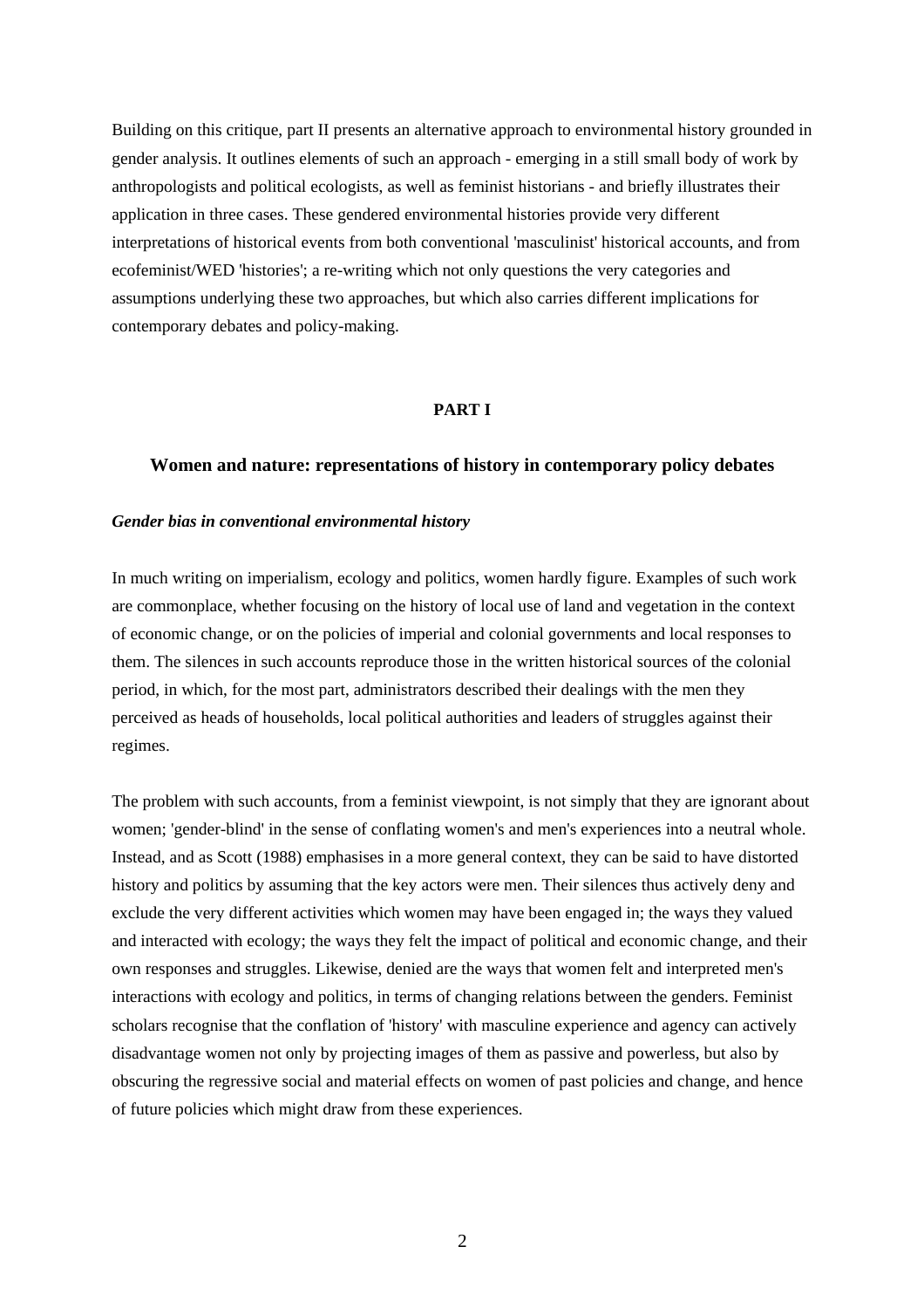## *Responses from WED and ecofeminism*

Among an array of possible responses to this gender bias in environmental history and policy, two linked approaches have recently acquired prominence among activists, scholars and development policy-makers: the so-called 'women, environment and development' (WED) approach, and ecofeminism. While both have been heavily criticised (for example, by Agarwal 1992, Jackson 1992, and Leach 1992), they are worthy of consideration here both because of their continued influence, and because of the particular ways that they have dominated the representation of environmental history.

The WED approach emerged in the 1980s mainly among development analysts and policy-makers, and draws heavily on the conceptual apparatus of the 'women in development' (WID) approach first popularised a decade earlier. In general, WED emphasises that far from being insignificant, women have a 'special' relationship with the environment, derived largely from their close daily interaction with it as a result of tasks allocated within the gender division of labour. Much emphasis is laid on women's involvement with 'reproductive' activities such as fuel and water provision, and food production and gathering. In the late 1980s, the accent of this approach swung from images of women as victims of environmental degradation to a stress on women's efficiency as environmental managers. Currently, a focus on women's roles is used to suggest an extensive accumulated knowledge and experience of natural resource management and this, in turn, has led to easy assumptions of women being the obvious constituency for programmes and policies concerned with environmental conservation, rehabilitation and management (Dankelman and Davidson 1988; Rodda 1991).

In upholding this 'special' relationship, WED has allied itself conceptually with ecofeminism. Ecofeminism views women as 'close to nature<sup> $2$ </sup> in a spiritual or conceptual sense, different from  $-$  yet able to be invoked in support of - WED's focus on women's material roles. Largely of Northern origin, ecofeminism nevertheless has an increasingly vocal international presence (for example through the work of Vandana Shiva, and discussions at UNCED in Rio, 1992), and an implicit influence on many development perceptions (cf. Braidotti *et al* 1994). Although ecofeminism is multi-stranded, many of the elements which have tended to filter into wider debates about women and the environment can be traced back to what has been termed 'cultural ecofeminism' such that 'Much populist ecological activism by women, while perhaps not explicitly ecofeminist, implicitly draws on and is motivated by the connection between women's reproductive biology (nature) and maledesigned technology (culture)' (Merchant 1992: 192). In 'patriarchal' thought, it is argued, nature is seen as inferior to culture, and hence women are seen as inferior to men. The domination and oppression of women and the domination and exploitation of nature have thus gone together. Such reasoning gives women a particular stake in ending the domination of nature. To scale up from individual to organisation, it is argued that the common objectives of feminist and environmental movements are conducive to a merging of perspectives and action.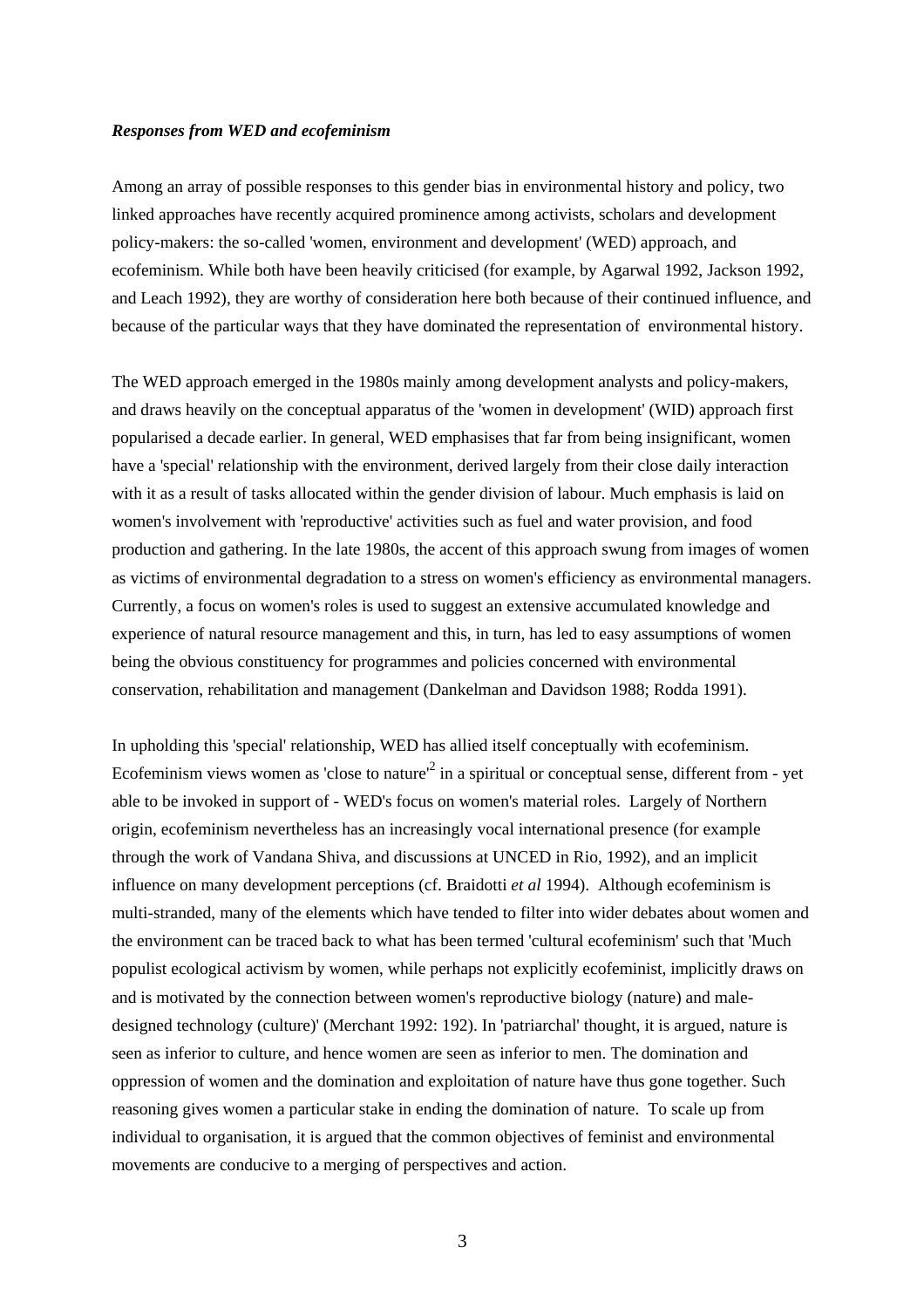To some ecofeminists, women's link with nature, within a nature/culture divide, is biologically inevitable (e.g. Salleh 1984; Starhawk 1990). Others see such connections as broad philosphical or ideological constructs associated with particular societies. Whether ecofeminists appeal to biology or to culture/philosophy as a response to silences about women in conventional environmental scholarship, their arguments appear to be trans-historical, even a-historical. Nevertheless ecofeminism is commonly accompanied by 'historical' analysis.

The Scientific Revolution, spanning the sixteenth and seventeenth centuries, is take by many ecofeminists as the time in western history when both women and nature were conceptually devalued (Merchant 1982; Plumwood 1986; Warren 1987). Organismic theory had predominated, in which the earth, viewed as a nurturing female, lay at the centre of a cosmology in which nature and society were dynamically interconnected. 'Modern science', it is claimed, replaced organismic theory with a mechanistic view of nature which upheld competition and domination as necessary to the pursuit of progress: 'The removal of animistic, organic assumptions about the cosmos constituted the death of nature...Because nature was now viewed as a system of dead, inert particles moved by external, rather than inherent forces, the mechanical framework itself could legitimate the manipulation of nature' (Merchant 1982: xvii). Ecofeminists see the 'death of nature' precipitating the subordination of nurturing female principles; ideological changes argued to have presaged an actual change in attitudes and behaviour towards nature and towards women at this point in western history (ibid: 2).

Some ecofeminist discourse thus examines how western post-enlightenment images have been imposed on 'indigenous' societies in Asia and Africa through scientific and development processes. Thus Mies and Shiva (1993) reasonably characterise imperialism and colonialism as bearers of a particular western, mechanistic science and rationality, but characterise this as patriarchal or 'masculinist', so 'doing violence' to women and nature. Such rationality undermined, it is argued, preexisting conceptions which were very different, viewing people and 'nature' as interdependent, and male-female relations as non-hierarchical (Shiva 1989). This conceptual subordination went hand-inhand with material subordination as patriarchy in colonialism and capital accumulation sanctioned new relations of property and power (Mies and Shiva 1993; Mies 1986). This provides the basis for a call for rejection of dominant development models and scientific paradigms, and the recovery of a localised 'subsistence perspective' centred on women's reproductive roles which will necessarily, it is argued, be respectful of 'nature' and women.

Ecofeminist perspectives are upheld - and gain credibility in policy - through more specific narratives concerning colonial environmental history. The most elaborate example is found in Shiva's (1988) account of women and forests in the Indian hills (cf. Philipose 1989). Shiva conjures up a precolonial 'golden age' when feminine, conservation and ecological principles predominated, when

4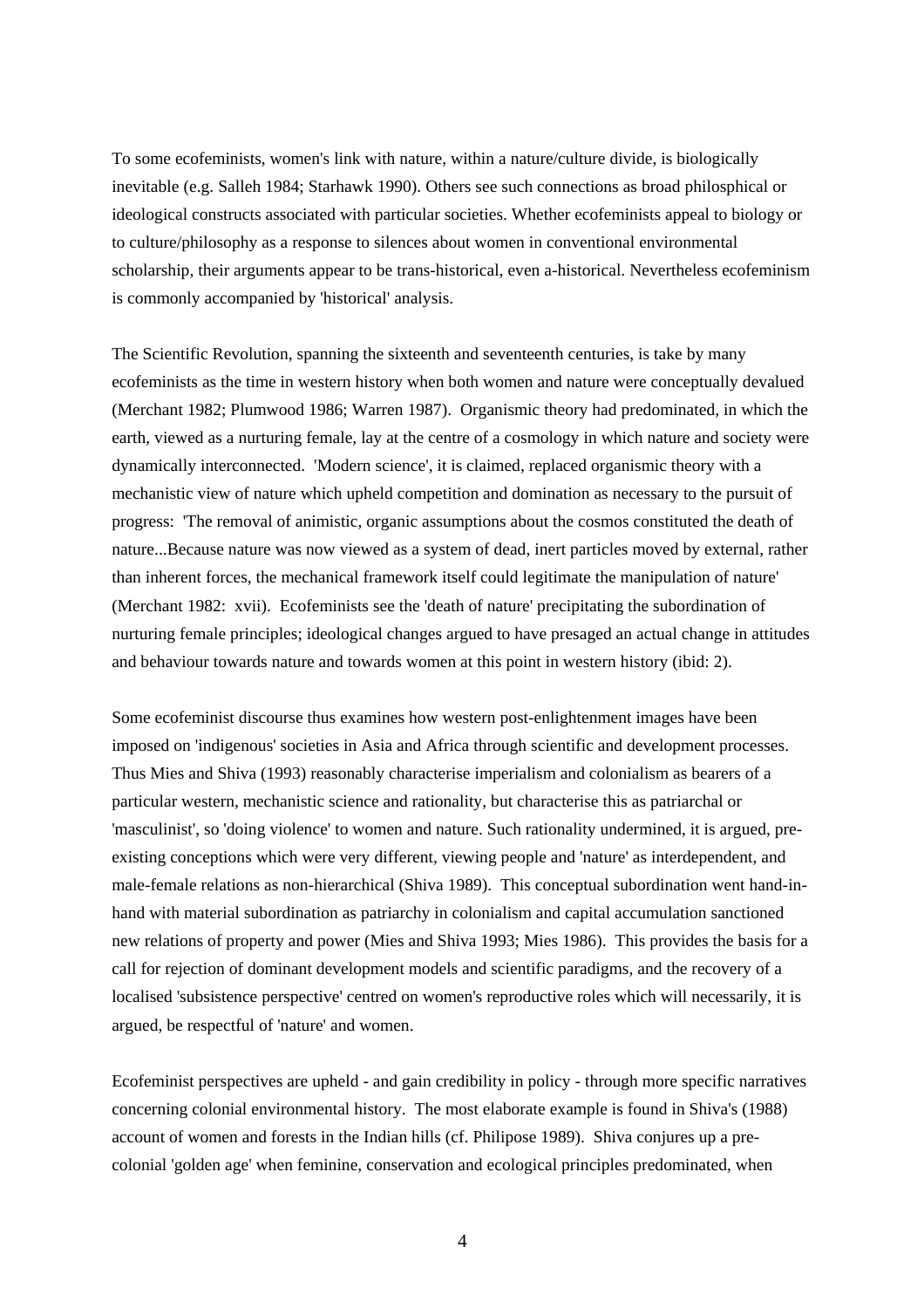women's subsistence livelihoods were analogous to nature 'renewing herself' (Shiva 1988: 4), when the satisfaction of basic needs was enough to ensure societal affluence, and when patriarchy was absent. The work of men and women during this period was complementary and life harmonious, and apparently casteless and classless. Shiva bolsters this imagery by drawing on ancient Hindu cosmology, claiming that 'nature is Prakriti, a living and creative process, the feminine principle from which all life arises' and - conflating symbolic representation with material reality - argues that women's interaction with nature has always taken place in the context of preserving the feminine principle (Shiva 1988: xviii). Moreover, she claims that:

Forests have always been central to Indian civilisation. They have been worshipped as Aranyani, the Goddess of the Forest, the primary source of life and fertility, and the forest as a community has been viewed as a model for societal and civilisational evolution (Shiva 1988: 55).

Reasonably again, Shiva considers the colonial period as a turning point in history where capitalism and the new, destructive, science and technology of environment, as represented by commercial and industrial forestry management principles, were transferred into Indian culture and society. She rightly points out the tendency of reductionist scientific discourse to overlook the importance of forest products in women's reproductive and subsistence roles. But the argument is forced further, to assert that the 'feminine principle' in indigenous forestry was thus suppressed, fundamentally undermining the status of linked women-and-nature. This conceptual subordination went hand in hand with new relations of property and power which allowed alienation of forest land and resources to commercial development, and this systematically undermined women's natural resource management roles and sources for 'staying alive' (Shiva 1988).

Shiva uses this 'history' to label contemporary environmental movements as 'feminine'. This has served for example to immortalise the Chipko (tree-hugging) movement as a 'feminist' environmental movement, providing a potent and widely-quoted image to justify a particular approach to women and natural resource management. The Chipko demonstrations first occurred in 1973 in Chamoli district, Uttar Pradesh, and have since been replicated in other parts of India such as Karnataka where the Appiko Movement has taken on the fight to save the forests of the Western Ghats region. Shiva argues that Chipko is a response by people, especially women, within Garhwal District to the invasion of commercial forestry. The conceptual link between this version of history and the current Chipko movement is the notion that women through their special affinity with nature, 'have **conserved** those categories of thought and action which make survival possible' (Shiva 1988, emphasis added). Women in Garhwal are thus represented as conceptually in a half-world somewhere between precolonial times and the present, their essential affinity with nature forcing them into a desperate fight against the vestiges of western-style progress, while glancing back at a dying golden age. Shiva builds up Chipko's image as a feminist movement since this reinforces her argument about women's agency in environmental protection: she claims that 'Chipko is a history of the visions and actions of

5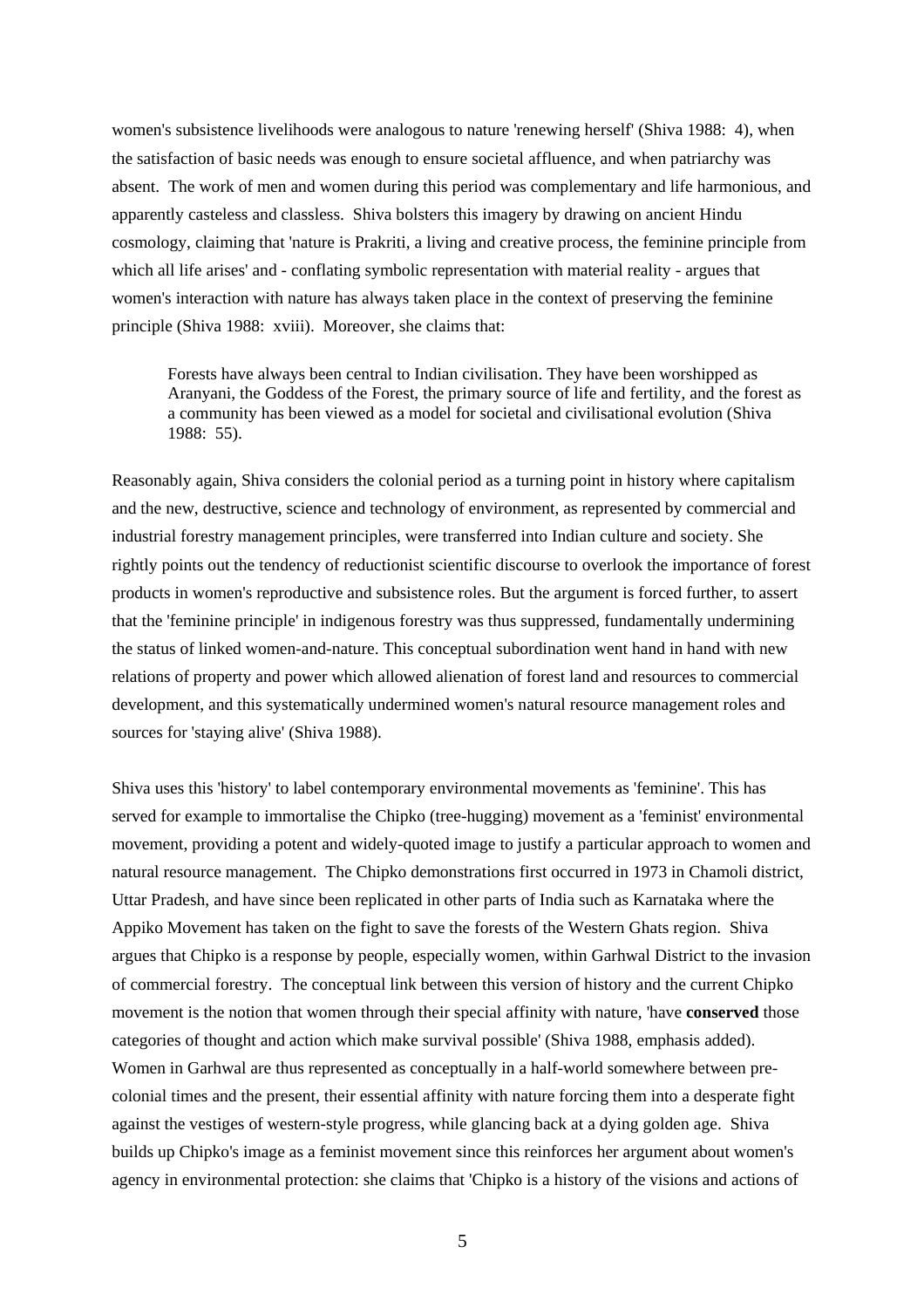exceptionally courageous women', and that similar movements elsewhere 'have been fuelled by the ecological insights and political and moral strengths of women' (Shiva 1988: 67; cf. Omvedt 1984).<sup>3</sup> The key feature of the ecofeminist 'histories' which lend strength to such claims, then, is the way that femininity is linked *a priori* both 'with nature' and 'with the past'.

In the African context, historical narratives concerning women, agriculture and environment provide a parallel example of the use of claims about history to uphold WED and ecofeminist concerns. The arguments here turn on the image of ecologically-harmonious, female subsistence farming systems, and their rupture through colonial commercial crop development. Boserup's (1970) influential analysis of the effects of colonialism and 'capital penetration' on subsistence agriculture, while an important scholarly landmark in some respects and central in establishing the dominant framework for work on 'women in development',<sup>4</sup> nevertheless produces arguments which resonate with Shiva's. These are open to invocation in ecofeminist/WED histories whether concerning particular societies, or 'African women' more generally.

In these historical narratives, female farming is portrayed as an 'original' form: Boserup (1970: 16) argued that 'Africa is the region of female farming par excellence', where productive labour is carried out largely by women - perhaps assisted by men's tree-felling or land preparation. These female roles, it is commonly argued, were centrally valued within relatively gender-egalitarian societies. As Guyer (1991) has pointed out, women's farming roles are often portrayed as naturally arising from and attuned to their reproductive functions, especially child care. They have also been portrayed as inherently 'co-operative' with the productivity of soil and vegetation processes viewed as inherently female: for instance in images of the earth as a mother (cf. Mies 1986). Pre-colonial agriculture is viewed as subsistence-focused, isolated from commercial forces, and harmoniously integrated with environmental use by ecologically-attuned women, such that 'nature' is minimally modified. In the forest zone, for instance, such images draw on Baumann's classic view that an association of forest ecology, dominance of root crops over cereals, minimal cultivation of the soil and female farming have persisted 'in the African primeval forest....from time immemorial' (1928: 294; cf. Guyer 1991).

This primordial harmony is portrayed as breaking down under the effects of male-biased colonial export crop and labour policies. As Boserup (1970) argued, men engaged in growing high-value export crops, introducing new gender inequalities associated with private property and women's unpaid 'family labour' on men's holdings. Women's food farming was relegated to an increasingly underresourced and devalued subsistence sector, in which 'nature' was simultaneously devalued:

When commodity production as the prime economic activity is introduced as development, it destroys the potential of nature and women to produce life and goods and services for basic needs...Women are devalued, first, because their work co-operates with nature's processes, and second, because work that satisfies needs and ensures sustenance is devalued in general...Nature's economy - through which environmental regeneration takes place - and the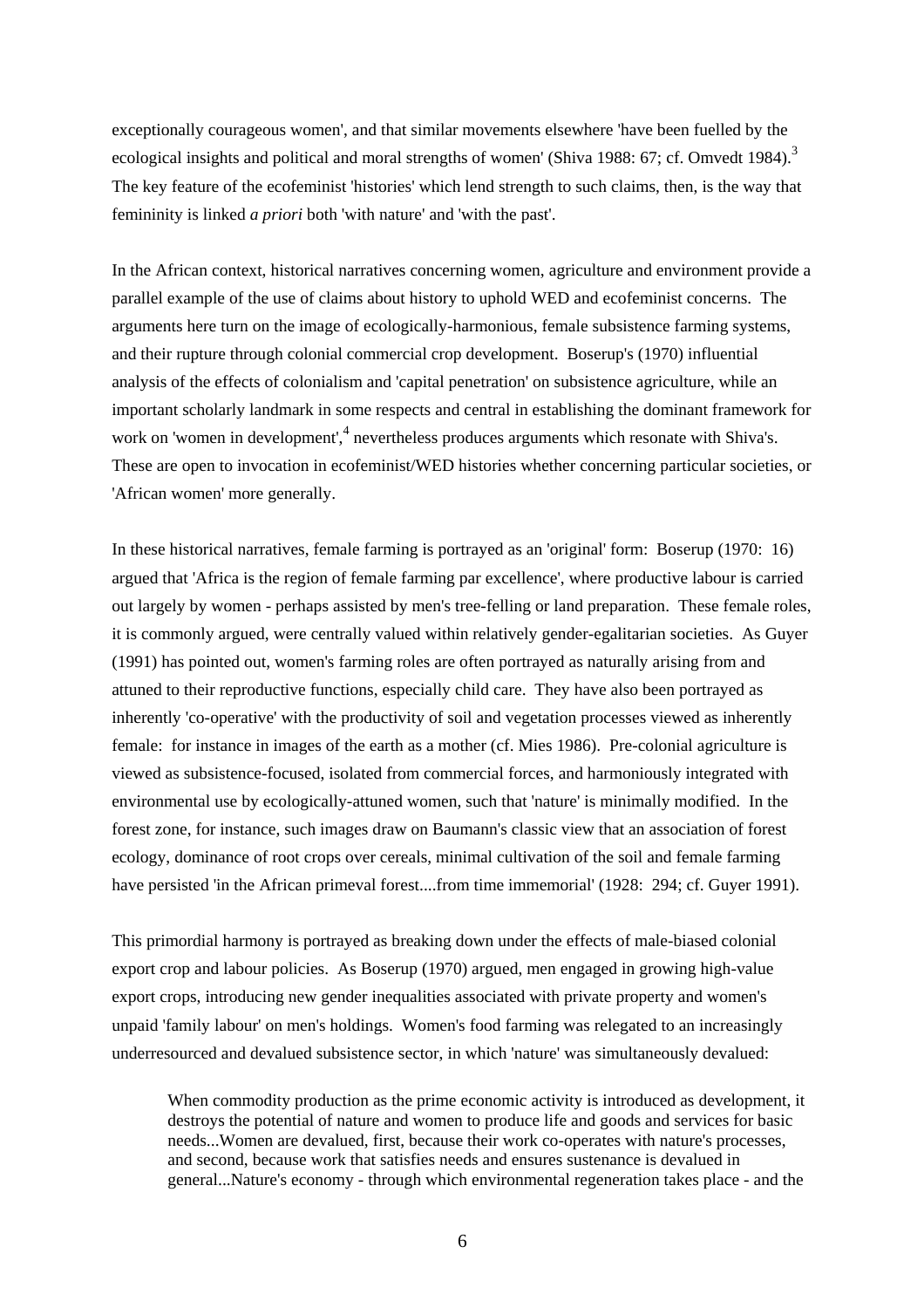people's subsistence economy - within which women produce the sustenance for society through 'invisible' unpaid work...are being systematically destroyed to create growth in the market economy (Mies and Shiva 1993: 75).

'Environmental degradation', it is argued, arose both because export crops and products themselves were environmentally damaging, and because women in devalued subsistence production were forced to mine soils, fell trees and so on in order to survive. Environmental degradation and the degradation of women's status thus went hand-in-hand. But women have, it is argued, retained subsistencefocused regenerative energies which now need to be harnessed in restoring the environment; a process which, it is argued, will simultaneously restore their power and status (Monimart 1989; Maathai 1988).

Clearly, these representations of history serve a purpose, supporting a particular policy and political agenda; in essence, forging a new and positive identity for women in a 'Green' era. In common, they suggest that women have, and maintain, a closeness to nature and subsistence concern - as demonstrated in feminine environmental movements and persistent female roles - which make them the obvious agents for environmental conservation and rehabilitation, and for the local, subsistencefocused development necessary for this. And they suggest that this will simultaneously be good for women, their communities and 'nature'.

# *Challenging ecofeminist and WED 'histories'*

These representations of history and their ecofeminist tenets sit very uneasily with other areas of scholarship about gender and rural change by anthropologists, historians and others, whether or not concerned explicitly with 'environment'. The implicit criticism presented by such work converges with explicit, and vociferous, critiques of the conceptual framework of ecofeminism. It is worth summarising central elements of these critiques which, in challenging the concepts and assumptions structuring ecofeminist 'histories', suggest that they fundamentally misrepresent crucial relationships between gender, ecology and colonial politics.

First, the notion of universal links between women and 'nature' in ecofeminist accounts has been strongly criticised. Anthropological studies show up wide cross-cultural and historical variability in the meanings attributed to 'female' and 'male', and the ways they are linked with concepts relevant to environment (MacCormack and Strathern 1980; Moore 1988). A woman's procreative roles are by no means necessarily seen to place her closer to a universally-conceived nature, and to exclude men from this relationship. Thus for example, Shiva (1989) succumbs to unwarranted extension of principles she associates with Hinduism when she suggests that all pre-colonial societies 'were based on an ontology of the feminine as the living principle' (Shiva 1989: 42). Yet Agarwal (1992), for example, argues that the imagery of Prakriti varies in its connotations and relevance even among Hindu groups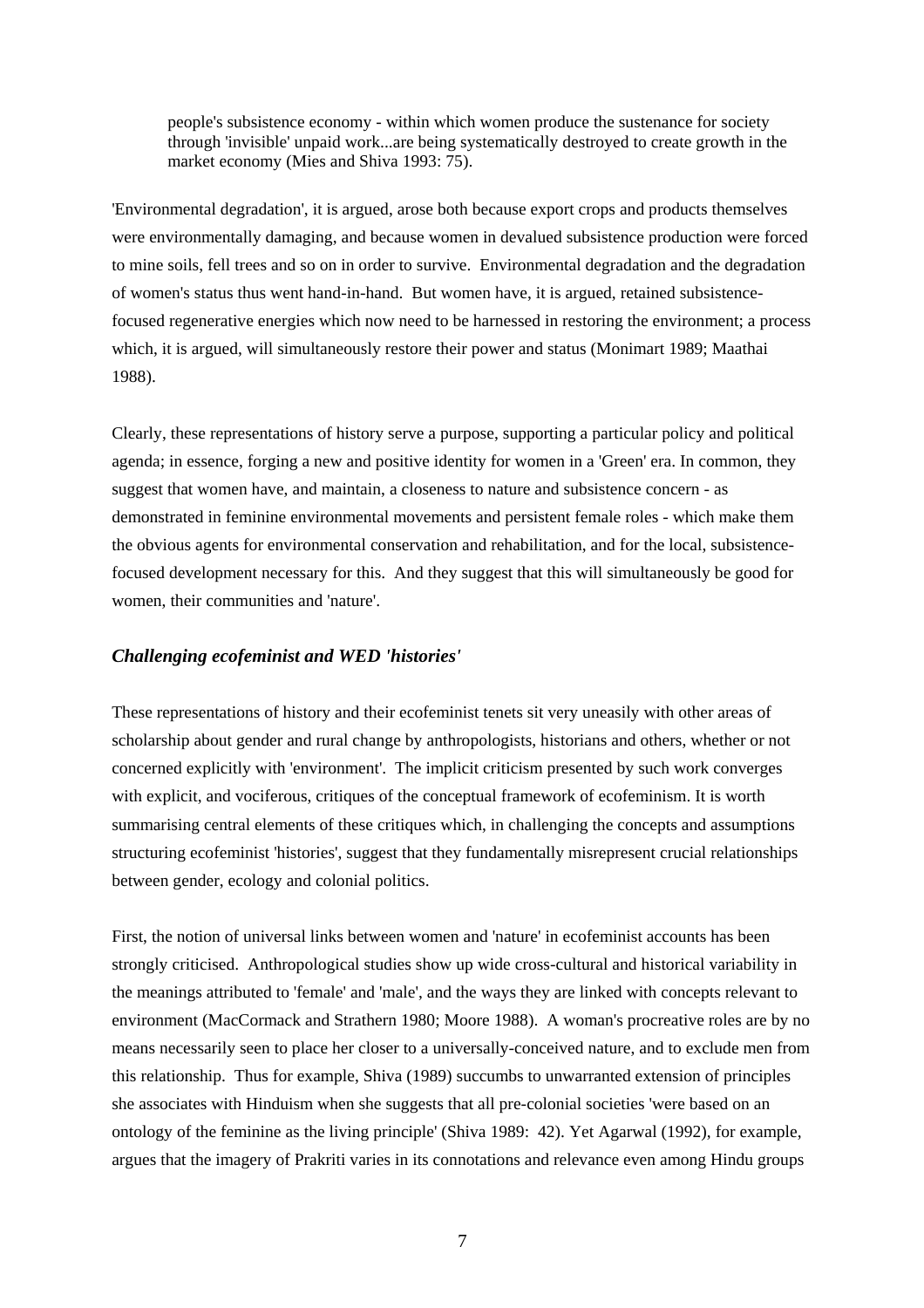in India, as well as being of comparatively little importance among non-Hindu people. Furthermore, in non-western thought 'nature' may not be categorically distinguished from a separate 'society'. As a generalised category, 'nature' certainly fails to capture complex ideas about the physical and nonphysical attributes of different micro-environments and ecological processes (cf. Croll and Parkin 1992, Fairhead and Leach 1996). Ecofeminist formulations fail to consider how different environmental categories are differently linked with ideas about gender. They obscure these cultural and historical particularities by, in effect, offering only a single, inverted alternative to supposed western female:male::nature:culture hierarchies, falling into the same dichotomous trap as western thought (Molyneux and Steinberg 1995). Furthermore, this raises central doubts about the political project of ecofeminism: Can 're-casting as a virtue' women-nature links that people do not perceive, be an adequate basis for political action? (cf. Braidotti *et al* 1994).

A second, related critique concerns the portrayal of women as a homogeneous category in their relation to the environment. Shiva's analysis of the women-nature link is, for example, intended to apply to all 'third world women'. But this fails to address the conceptual and material factors which distinguish individual or groups of women from each other, whether by age, class, caste, ethnic group, or local ecology (cf. Leach 1994). That some women become involved in environmental action does not mean that this represents all women's interest and agency (Jackson 1993).

Third, men remain largely invisible in many of these accounts, except as the other side of a dichotomy. Indeed that women's relationship with the environment appears 'special' in WED work can be at least partly because men's does not appear (Leach 1992). In Shiva's analysis, for example, rural men's ecological work, knowledge and so on are subsumed under a genderless 'peasant' or 'tribal' categorisation, while the male:female, destroyer:protector dichotomy is sustained by an allusion to the dominance of women and nature by western industrial man.

Furthermore, the tendency to treat women and men as dichotomously separate obscures the relations between them. Gender analysis perspectives, focusing on gender relations and roles as socially and historically constructed, have posed the greatest critical challenge to ecofeminism and WED. In drawing attention to the ways that gender relations structure (and are structured through) environmental use and management, as mediated by divisions and relations of labour, responsibility, property, power and knowledge, they undermine common WED policy images and assumptions. They would suggest, for instance, that if certain women are 'closely involved' with natural resources, this reflects gender-divided roles and possibly a lack of other opportunities, rather than any inherent caring relationship (e.g. Agarwal 1992). They would suggest that women's labour involvement with the environment may obscure gendered relations of property and power which deny women control over and benefit from their activities. And they suggest the possibility of conflicts between environmental and women's gender interests; for example that allocating women responsibility for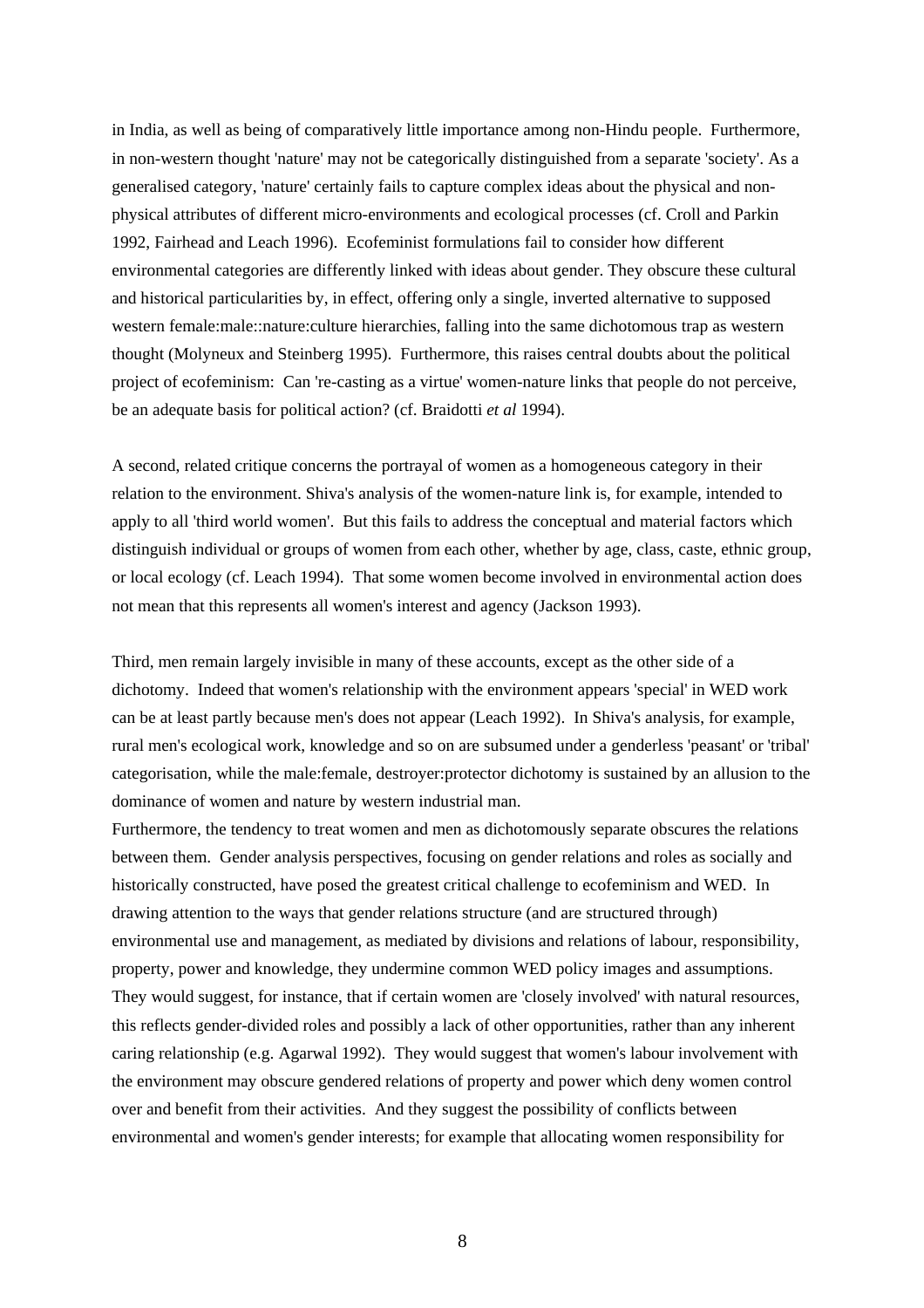'saving the environment' could increase their workloads or reinforce regressive gender roles, rather than representing progressive change or enhanced gender equity (Jackson 1993; Leach 1992).

Ecofeminist histories reduce the material aspects of people's changing gender and environmental relations to a dichotomy between a harmonious, timeless pre-colonial golden age and the destructive effects of capitalism and colonialism; in effect, to the endless reproduction of glorious 'tradition' until the arrival of 'capitalist modernity'. However this is to obscure the evidently important dynamics of gender, social stratification and environmental change in pre-colonial history; <sup>5</sup> dynamics often influenced by trade and commerce in ways which strongly deny images of subsistence isolation. While all scholars agree that colonialism and capitalism have profoundly restructured - and continue to restructure - economies, societies and their gender relations, the accumulated evidence from a large number of historical analyses shows the complex and varied forms of this articulation (e.g. Etienne and Leacock 1980; Moore 1988). That colonial and capitalist economic relations have often serviced to encourage ecologically-destructive practices, while supported by some evidence, also cannot be generalised *a priori;* this is to obscure the specific policies and politics of colonialism, their interactions with local land-use practices, and the ecologically-specific responses of land to use in particular contexts (cf. Leach and Fairhead 1995).

Finally, the effects of colonial science and ideology on 'indigenous knowledge' and ecological concepts are treated in similarly sweeping, and misleading, terms in these ecofeminist/WED histories. There is an assumption that pre-colonial, organic, sacralised views of 'nature' went hand-in-hand with harmonious environmental practices and egalitarian gender relations. Yet this cannot be upheld. Indigenous 'organic' conceptions can evidently encompass struggle and conflict between people and certain ecological processes as well as harmony (Croll and Parkin 1992). That certain ecological processes are 'socialised' in local thought, and certain resources culturally valued, does not translate into an all-encompassing respect for nature (Persoon 1989), and often speaks to local power relations (Fairhead and Leach f1996). Indeed, as Jackson (1995) points out, there is plenty of evidence linking organic conceptions of society and ecology with oppressive social institutions: the territorial cults which managed land and fertility concerns in late nineteenth century southern Africa have, for example, been associated with the aristocratic domination and lethal taxation of commoners, as well as the subordination of women (Schoffeleers 1979; Maxwell 1994; cf. Fairhead 1992). Recent anthropological analyses of ecological knowledge and gender ideology, in contrast, locate the ways in which certain ideas are produced and debated within social and political processes, and in relation to particular groups and institutions.

Equally, the image of western thought and colonial science as monolithically wiping out other views and knowledge's (leaving perhaps a shadowy residual of the old feminised order) is problematic. This obscures the complex content and political-economic relations of production of colonial and modern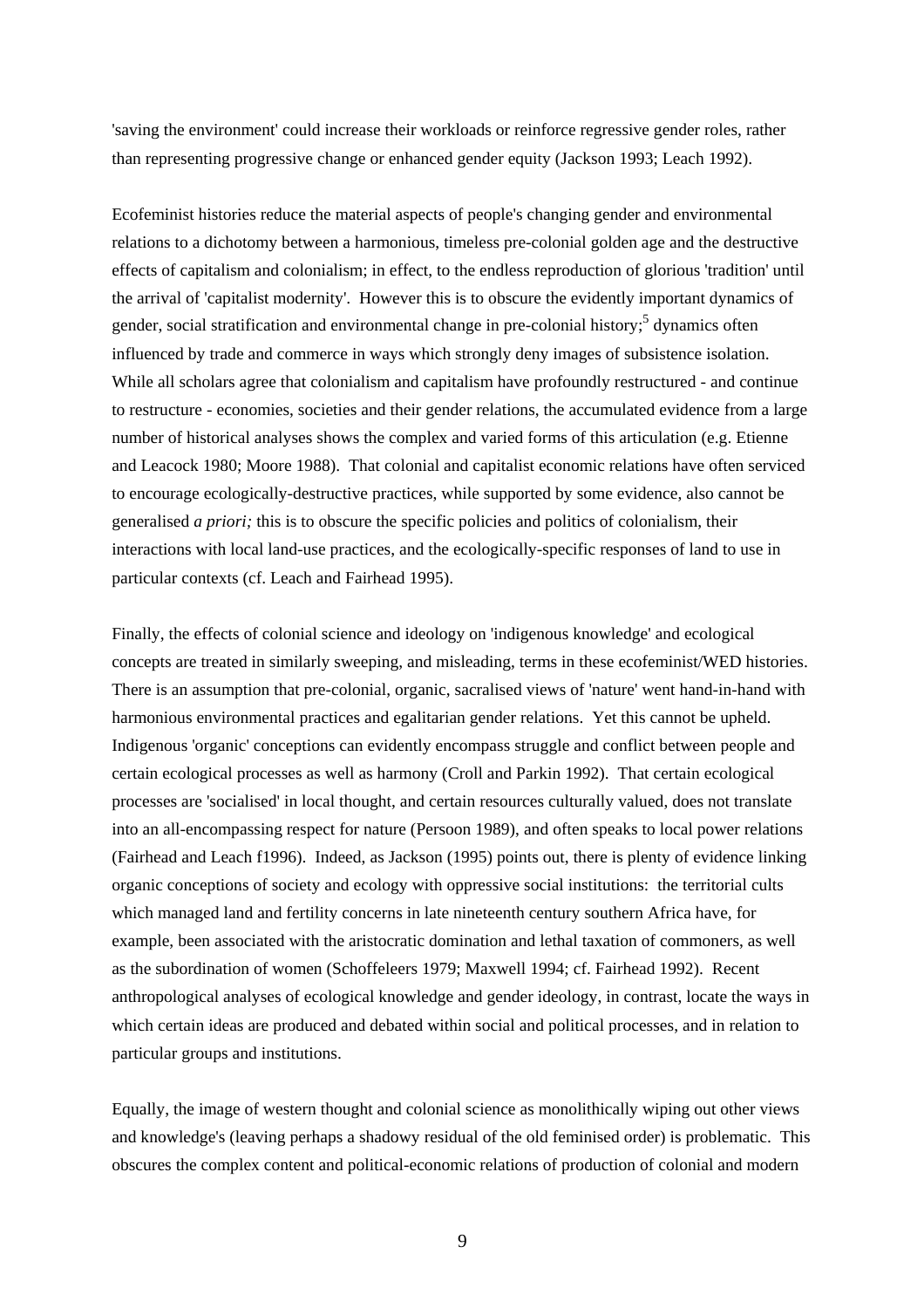scientific discourses, and the processes through which they articulate with rural people's own. While ecofeminism is valuable in drawing critical attention to the constituents of scientific epistemology and their operation through colonialism, and in raising questions about links between science and oppressive social relations, such a critique needs to be developed through engagement with the highly diverse and contradictory theories and practices of which science is constituted (Molyneux and Steinberg 1995: 92).

These critical perspectives would not necessarily deny the events which ecofeminism interprets; women's involvement in some environmental movements or in conserving soil or planting trees for instance. But they would interpret these as particular to certain times, places and social relations, and interrogate the power relations which may produce them. As Guyer emphasises, in as much as 'female farming' is evident, it needs to be taken as a 'variable product of society and history', rather than a fixed starting point of agricultural evolution (Guyer 1991: 259). And women's involvement in Chipko can be represented quite differently: not as evidence of women's closeness to nature but as a struggle for material resources in the context of gender-ascribed natural resource dependence, and women's limited opportunities to out-migrate as compared with men (Jain 1984; Peritore 1992).<sup>6</sup> The movement can be alternatively interpreted not as feminist, but as a peasant movement which emerged at a particular historical juncture (Guha 1989), and in which women's participation was actually conservative of their subordinate position (Jain 1984).<sup>7</sup>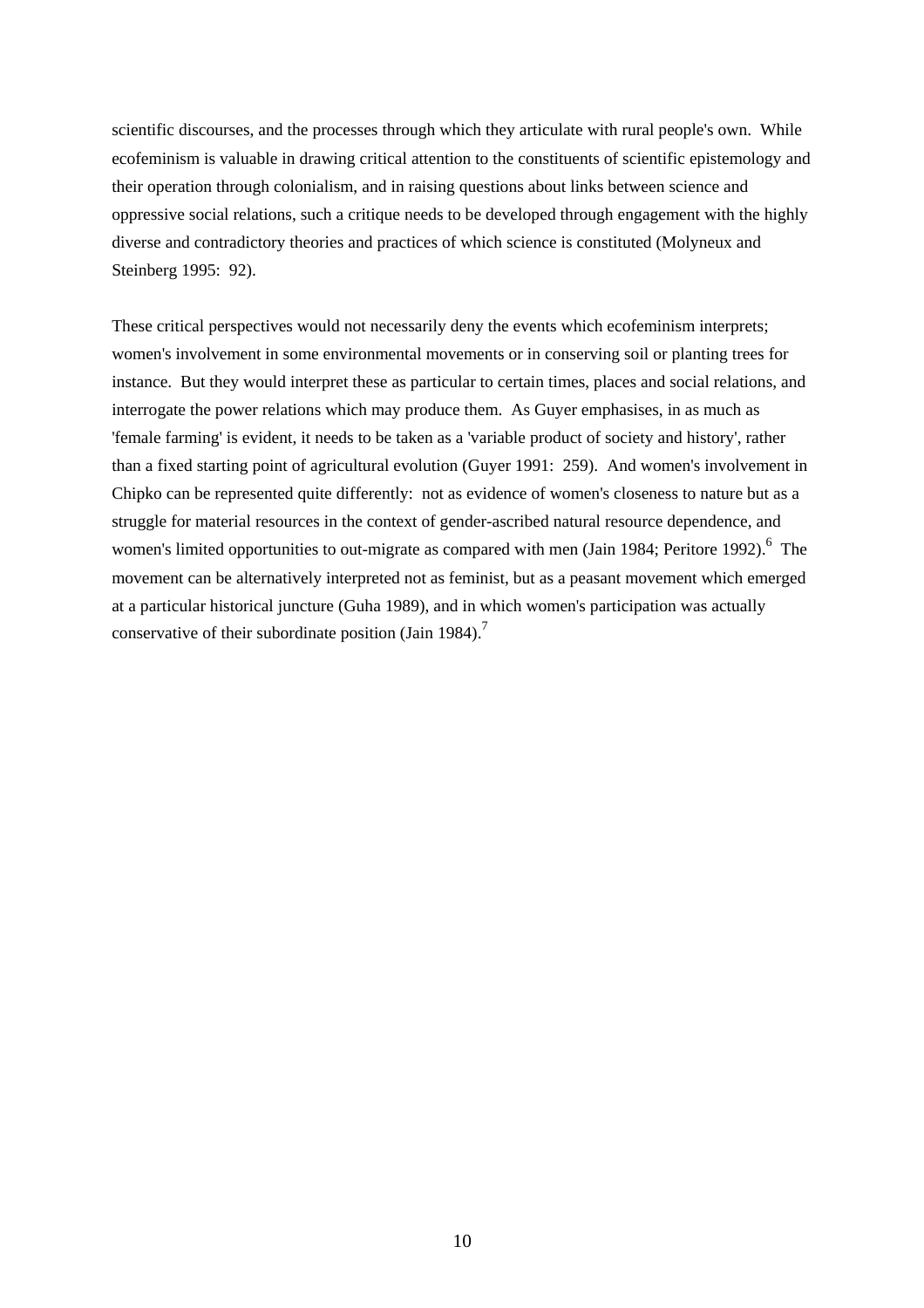## **PART II**

## **Towards gender analysis of history, ecology and politics**

An alternative response both to gender bias in conventional environmental history, and to the problems in ecofeminist/WED accounts, takes inspiration from gender analysis and gives more attention to the specific details of changing relationships between gender, ecology and politics. We now go on to outline and exemplify elements of this alternative historical genre, remarkably littlerepresented in focused work on colonial environmental history. Elements of a gender analysis of history, ecology and politics emerge from work with other emphases. These include works analysing gender and agrarian history (e.g. Berry 1975, 1988, 1993, Martin 1988), and studies of gender and rural change by social anthropologists and others which reflect on history and environment, but which do not produce environmental history as such (e.g. Guyer 1984, 1988; Leach 1994; Linares 1992; Sharma 1980). A third, emerging area of work has specifically focused on gender relations and processes of social and environmental change, albeit examining these from the present (e.g. Jackson 1983; Joekes *et al* 1995), and variously categorising themselves as feminist environmentalism (e.g. Agarwal 1992), feminist political ecology (e.g. Rocheleau 1995; Thomas-Slayter 1992; Mackenzie 1991), or in a more applied sense as gender, environment and development.

From these perspectives, first, gender is interrogated as socially and historically constructed, and as grounded in relations of power. Second, rather than assume complementarity in gender roles, there is an emphasis on analysing changing relations between the genders and conflicts and processes of contestation which may characterise claims over resources, authority and status in this context. Such an approach clearly implies greater specificity in the account of intersections between gender and politics, than in the generalised narratives of ecofeminism or WED. But importantly, in the best work, specificity around gender relations is coupled with attention to ecological specificity, including attention to diversity in the resources available; to the ways that soils and vegetation respond to particular uses, and in how aspects of environment are socially valued and symbolically represented. Attention to what has been termed a 'micro-political economy of gendered resource use' (Leach 1991) in interaction with specific ecologies and politics can reveal specific gendered practices of environmental significance, which are as important in structuring the event histories of actual environments as they are in differentiating women's and men's experiences. And as Agarwal (1992) points out, symbolic representations of gender, of aspects of ecology and of their interrelationship may be seen as (interactively) part of this structuring.

Such an approach obviously poses important methodological challenges, which this paper cannot cover. Suffice to say that historical research in this genre is bringing insights from feminist research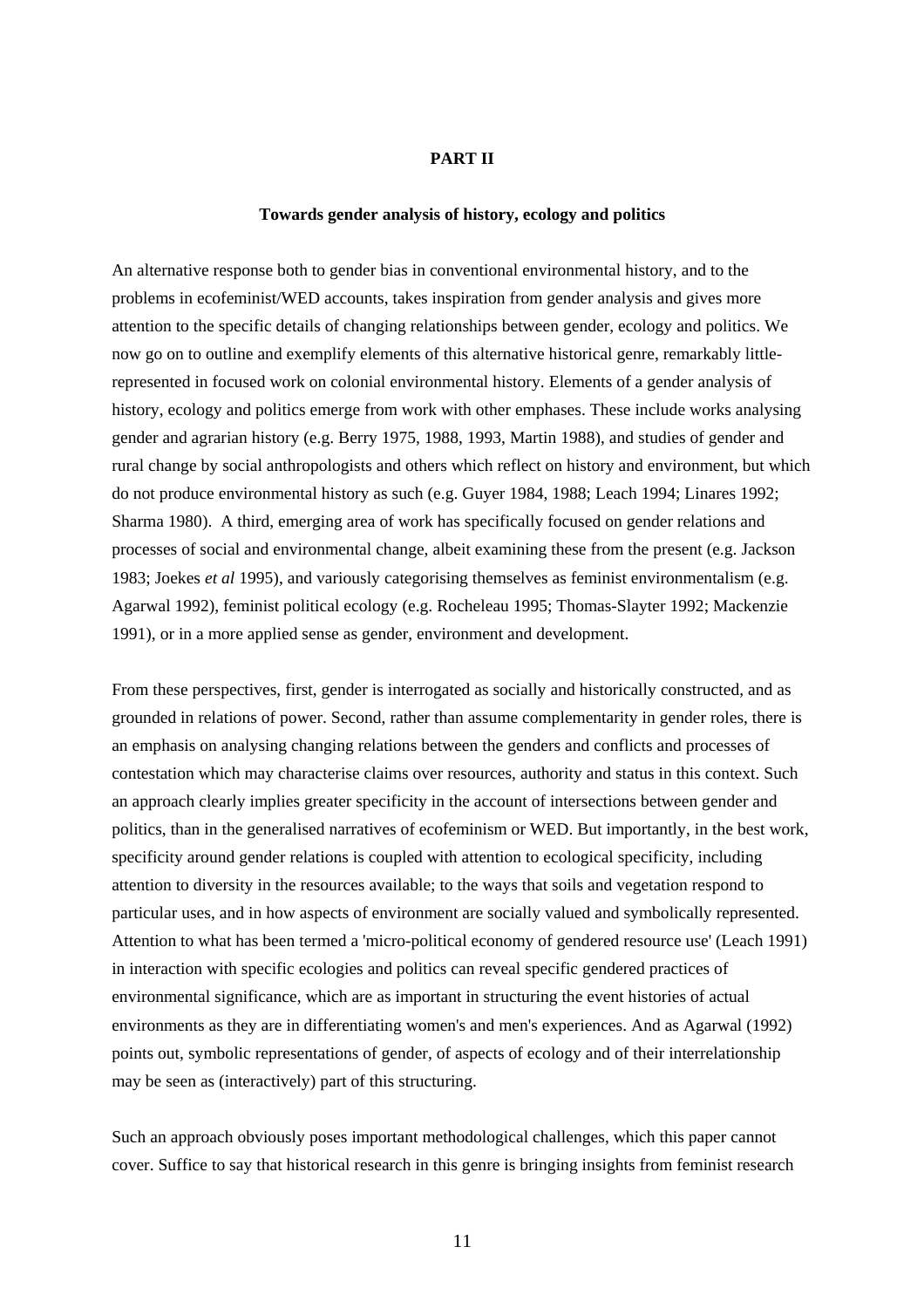methodologies to a careful use of documentary, as well as oral sources (cf. Moore and Vaughan 1994). Here we simply and briefly illustrate a gender relations approach to environmental history, by focusing on three of the few cases which have been well-documented. The selected illustrations, again, relate to 'female farming' in Africa, and to women and forests in India. These brief summaries are directed towards highlighting some of the key relationships between gender, ecology and politics as they unfolded during the imperial and colonial periods, and which emerge from a gender analysis. The summaries also reveal some very different interpretations of situations treated in ecofeminist/WED histories, revealing, again, the claims of the latter to be at best partial, and at worst highly misleading.<sup>8</sup>

#### *1. Gender, ecology and agricultural change in the Northern Province of Zambia*

Moore and Vaughan's important (1994) study 'Cutting down trees' brings gender analysis to an account of *citemene*, the shifting cultivation system practised by Bemba-speaking people in Zambia's Northern Province, over the last century. They document the ways successive colonial administrators and scientists from a range of disciplines represented and attempted to intervene in *citemene*; the gendered nature of these discourses, and how colonial politics intersected with the gender politics of production, food consumption and marriage among the Province's farmers.<sup>9</sup>

Early attempts at establishing control over Bemba chiefly territories from the 1890s centred on the activities of the British South Africa Company and of Catholic missions. This skeletal administration's first attempts to intervene in *citemene* were in the context of tax collection and labour recruitment for porterage; activities inhibited by the dispersed, seasonally-mobile settlement pattern which *citemene* was seen to encourage. The administration tried to abolish dispersed residence and seasonal farm huts. In the ensuing political struggles, chiefs suggested that *citemene* was 'traditionally' integral to a ritually-sanctioned, 'Bemba' chiefly power system on one hand, and to masculine identity on the other, the latter through an association between male warriorhood and the felling of trees. Moore and Vaughan argue that these images, which rested on a particular representation of pre-colonial history, allowed *citemene* to become an important symbol of male and ethnic autonomy. Yet they present evidence to suggest that these images also played down the probably far more contested nature of nineteenth century chief-commoner relations, and that Bemba women had probably exercised a considerable ritual authority over productive and fertility processes in the ecology of *citemene*; forms of knowledge which subsequently became suppressed. This example brings out the extent to which links between gender identity and ecology, as well as gender differences in expressions of ecological knowledge, are far from timeless (as ecofeminist assertions about woman-nature links would suggest), but could be constructed and altered in the politics of the colonial encounter.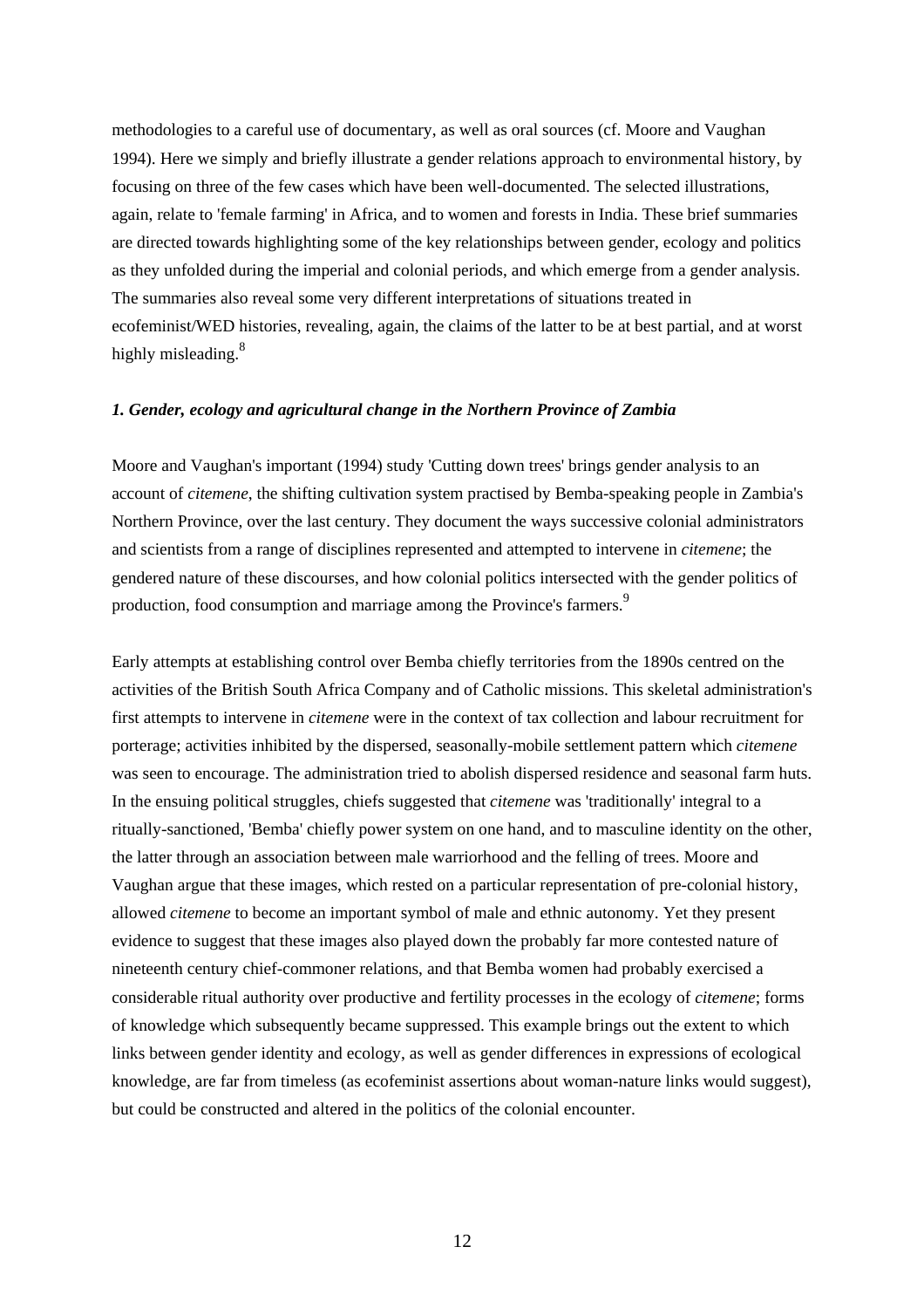The image of *citemene* as centred on male tree-cutting - driven by a particular sexual division of labour - had, by the 1930s, become strongly consolidated in the discourse of the colonial administration, and in conjunction with several contemporary developments, it came to drive subsequent research and policy concerns over the 'problem of *citemene*'. In the context of greater colonial concern about vegetation and soil degradation from the 1930s, agricultural and ecological scientists began investigating the sustainability of the 'wasteful' *citemene* system in the face of population growth, coming to perceive it as a system on the verge of ecological collapse. The period from the 1930s onwards saw an expansion of labour migration of men from Northern Rhodesia to the Copperbelt, adding the threat of breakdown due to the removal of male labour for tree cutting. Integration into the cash economy was, moreover, seen by anthropologists such as Audrey Richards (1939) to be engendering a breakdown in the kinship relations with which *citemene* had been so closely entwined. The Bemba food production system was thus perceived as breaking down at the same time as women were abandoned by their menfolk - a contemporary image not unlike those invoked in some WED acccounts.

However, Moore and Vaughan detail a number of reasons, rooted largely in overlooked relationships between gender, ecology and economy, why this breakdown scenario did not come to pass. From farmers' perspective, for example, the *citemene* 'system' was actually comprised of multiple production strategies, and also encompassed a range of semi-permanent gardens, largely cultivated by women, and gathering activities linked to fallow cycles, and these extended the flexibility of the practice in the face of population growth and male absenteeism. Women were also able to make adjustments to land use and cropping strategies which altered the gender and generational division of labour; for instance in the 1940s and 50s by incorporating more semi-permanent cultivation of cassava - a crop which suited the timing and availability of female labour, and certain local soil conditions - into the *citemene* cycle. There was great variation between households and localities in levels of male absenteeism, linked not least to the dynamics of marriage arrangements, and these intersected with variations in micro-environment - and hence cropping possibilities - to alter the specific impacts from place to place. And rather than greater integration into the cash economy 'breaking down' the social economy around food and agriculture, women and men were able to incorporate money and partial market integration into the transactions which sustained altered, but nonetheless viable, kinship relations and networks; in particular, women re-worked jointhousekeeping and redistributive exchange networks to suit their changing circumstances. These responses thus strongly deny the dichotomy between 'subsistence' and 'commercial', and the image of subsistence-grounded women 'subordinated' by the colonial commercial relations, so often invoked in ecofeminist/WED accounts.

Between 1940 and 1960 the colonial administration became increasingly concerned about Bemba food security, and intervened both in agricultural production and marketing. They encouraged, for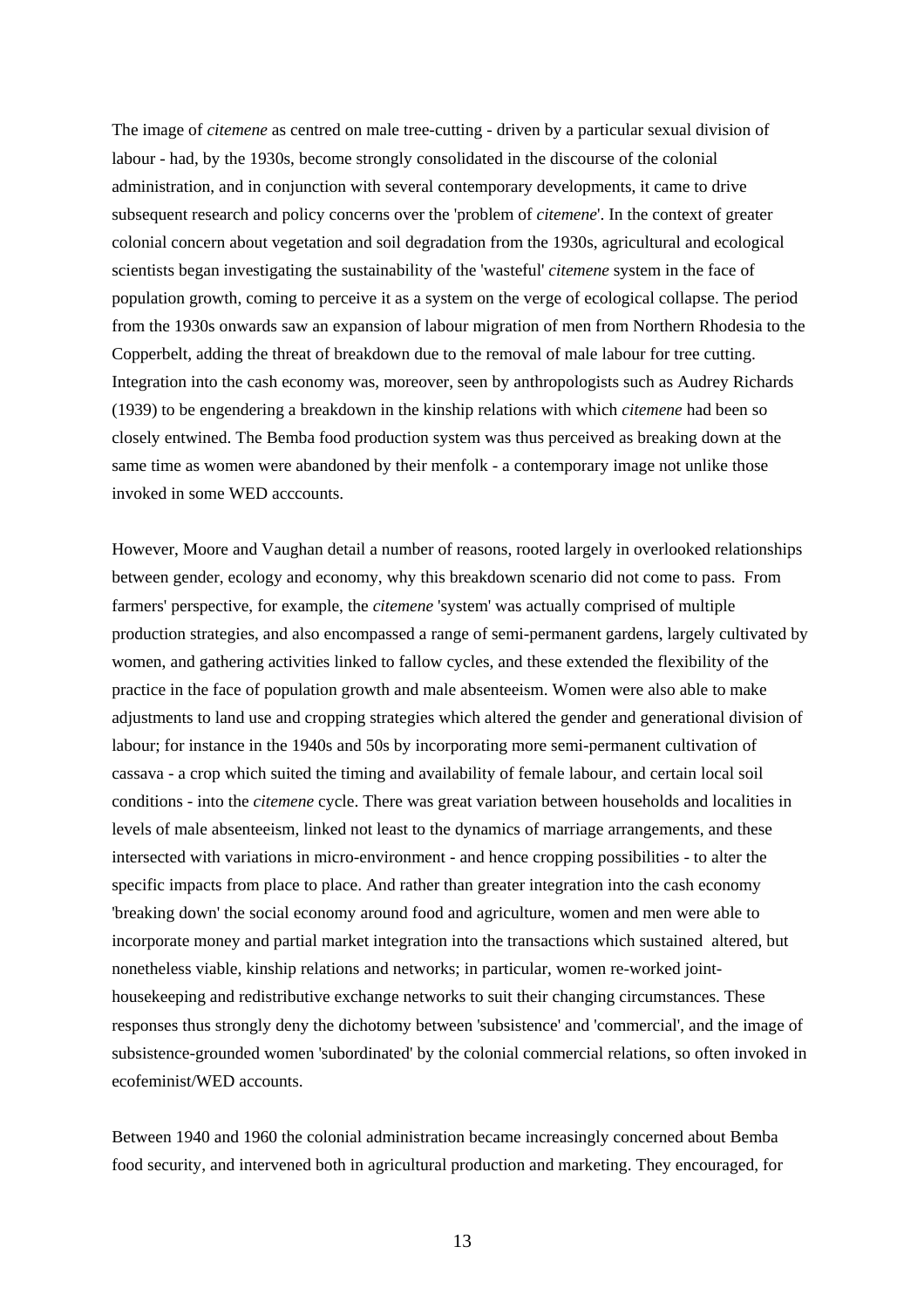instance, the shift from millet towards cassava production already evident in some areas. Where this shift was not taking place, administrators tended to invoke ethnic explanations and 'the laziness of the male Bemba cultivator'. But Moore and Vaughan point out how the interaction of local soil conditions with intra-household gender politics may have been more significant. In some soils cassava evidently did not flourish, while 'an insistence on the importance of traditional *citemene* practice was also an insistence that male labour was required to keep this system running and this gave women some moral leverage over their husbands' (Moore and Vaughan 1994: 94). While women could be agricultural and ecological innovators, then, incorporating new crops and rotations, they could also resist adaptations that would let their migrant husbands 'off the hook'. In this, they appear to collude with colonial discourse about the problem of *citemene*.

In the period after World War II, the colonial government began actively to promote a new type of 'progressive', modern farming, in which individual farmers would occupy a permanent area of land and cooperate with others in using modern farming methods in 'peasant blocks'. This new conception of 'development' was also a renewed attempt at colonial land control - and in the creation of a docile, politically-loyal peasantry - and was accompanied by a succession of attempts to establish rural cooperatives and group institutions. It also contained ideas about gender; that a progressive farmer would be male, and his wife a contributor of 'family labour' and 'domestic science' skills. For certain young men, identification as a progressive farmer came to be attractive as a channel of access to State grants and subsidies and a means to demonstrate wealth and conspicuous consumption, as well as a means to resist chiefly authority and kinship obligations. Nevertheless, even such farmers did not abandon *citemene* as the colonial government intended. It persisted - sometimes in secret - as a means of diversification and risk aversion in the context of perceived insecure benefits from the State. It thus also persisted as an activity in which women were involved and retained some autonomy, albeit with changes in the gender division of labour and cropping strategies to make it compatible with settled residence (Moore and Vaughan 1994: 139). In the 1970s, similar State strategies and responses to them were to surface, this time focused on the cash-cropping of hybrid maize targeted at men. As in the 1950s, complex and varied gender struggles ensued over the control of gendered labour, land and products. In this process *citemene* also continued, in some cases with women gaining greater control over its products; but they also lost much control over their own labour, and over their semipermanent *citemene* gardens which, in a process of contestation of meanings, often came to be redefined as men's maize fields.

Evidently, as Moore and Vaughan show, transformations in 'female farming' here cannot be simply reduced to social and ecological 'marginalisation' by a male-dominated colonial cash crop economy, as ecofeminist 'histories' would suggest. Indeed a major emphasis of Moore and Vaughan's account is to deny meta-narratives about change, and instead to highlight the variability in experiences of change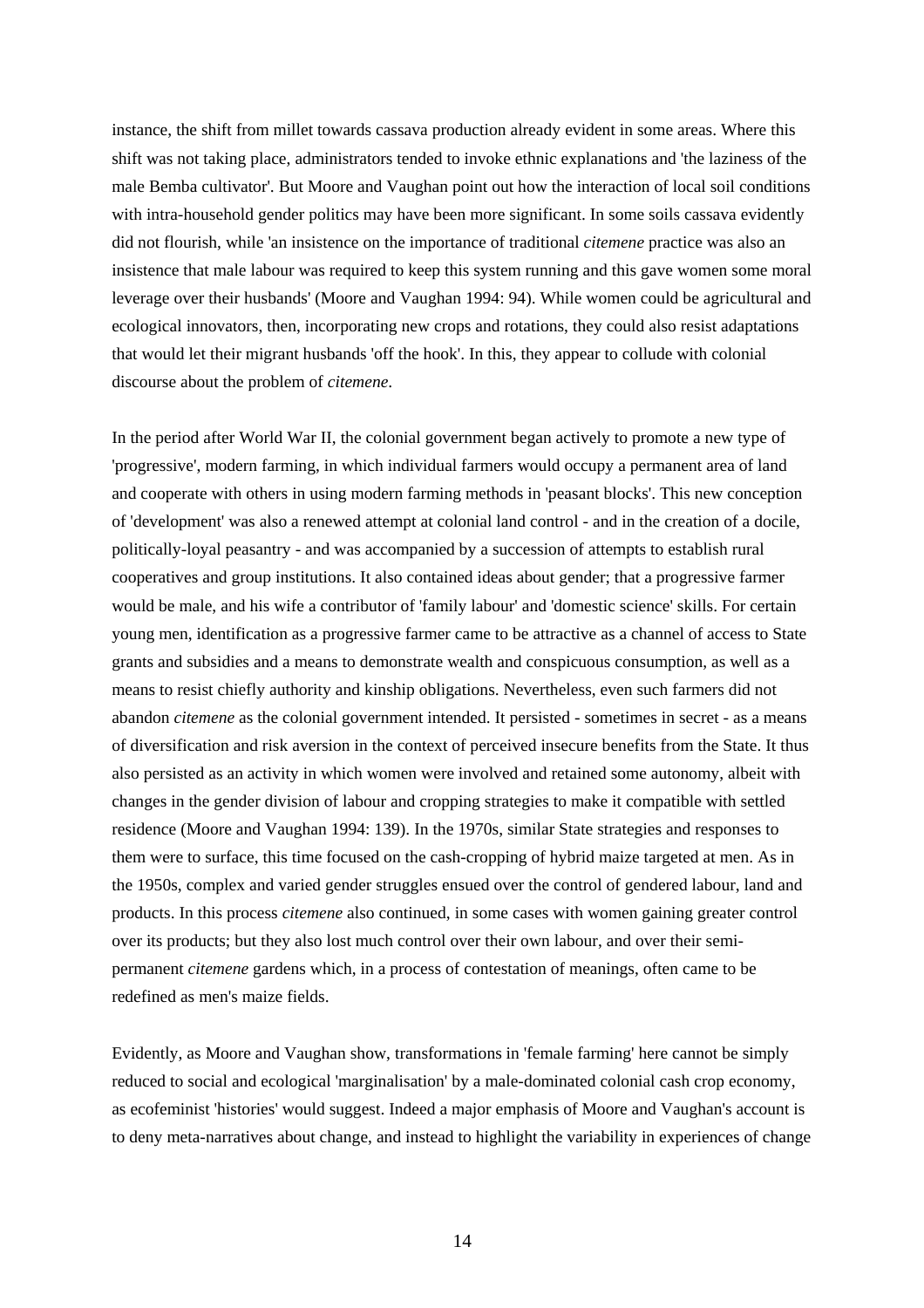which emerged as different ecological possibilities, relations of land and labour use, and dynamics of marriage and household formation interplayed with regional political issues.

# *2. Gender, land and forests in the Jarkhand region of India*

Turning to the Indian sub-continent, Kelkar and Nathan (1991) provide a detailed analysis of changing relationships between gender and forests in the Jarkhand region. Taken together with Agarwal's (1989, 1991, 1995) broader works on gender and colonial environmental policy, this provides a case of gender analysis of ecology and colonial politics which strongly qualifies some of Shiva's ecofeminist assertions about Indian women and forests.

The *adivasi* groups in Jarkhand maintained a pre-colonial economy which combined agriculture with the gathering of forest products, such as leaves, fruits and nuts used as food during the rainy season, firewood and construction materials. The labour and ecological knowledge involved in gathering 'wild' products were not female preserves, as ecofeminist analyses tend to suggest. Rather, men were involved in collecting timber for house construction, for instance, and there was considerable gender sharing of jobs; in fruit collection, men would usually shake the trees while women and children collected the produce. However, gathering was important to women in that forest produce collected or exchanged generally represented a source of income which they could use and spend without prior consultation with their husbands or male kin. This contrasted with agriculture, where men (on the basis of male land ownership) were able to claim rights over produce and income, and managed grain stores. Notably, in focusing on the intersection of gender with property relations, this analysis interprets women's involvement with wild plants and gathering very differently from ecofeminist histories, which take it to epitomise women's 'closeness to nature'.

In the pre-colonial period, villagers in Jarkhand seem to have been the acknowledged owners of the forest (Guha 1983, 1988). Among most groups, including the Munda, Ho and Oraon, land was held on behalf of the village by *khuntkattidars,* the patrilineal descendants of original settlers. These village authorities were involved in decisions about clearing forest for agriculture, retaining certain village forests for gathering purposes, and in the allotment of agricultural land to individual patrilineages. That there were such hierarchies in control over land and ecological processes, even in these *adivasi* areas where distinctions of caste were absent, certainly refutes the ecofeminist notion of pre-colonial 'equality' regarding environment. In the nineteenth and early twentieth centuries, there were a number of State attempts to remove restrictions on land transfer, in the name of encouraging investment and enabling peasants to get the full value of their land. Individual titleholding and land markets were, for instance, included among the Survey Officer's recommendations in the 1920s Land Survey in Santhal district. In response, *adivasi* groups led a number of rebellions aimed at defending the communal, lineage-based control of land.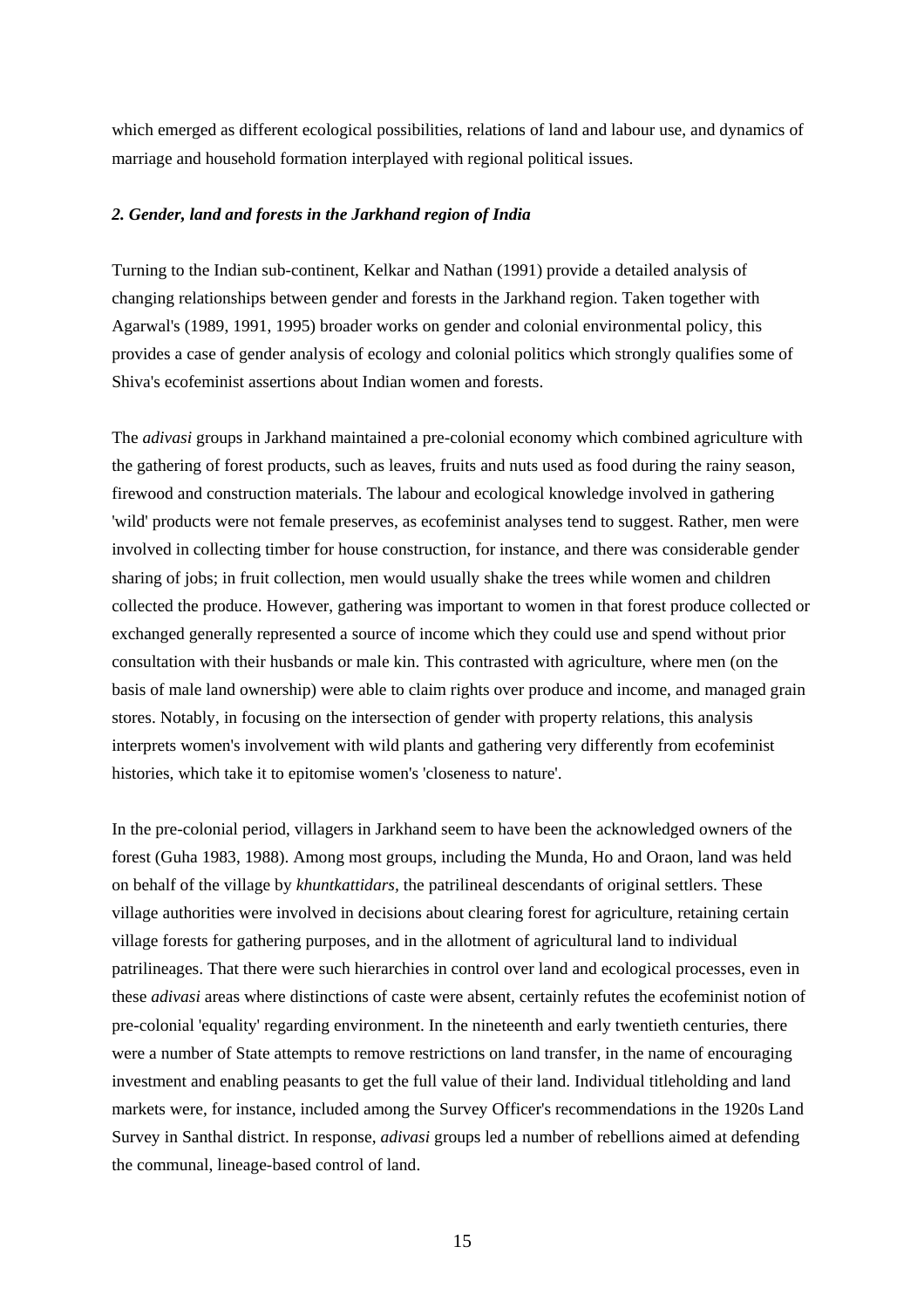Pre-colonial rights to agricultural land were nevertheless strongly differentiated by gender, and in this context Kelkar and Nathan (1991) examine how land rights acquired different meanings for women through manipulation by colonial officials and male kin during the colonial period. Women's land rights reflected a gender bias in structuring, such that land passed through patrilineages, and women's access was derived indirectly through male kin. Nevertheless they were also structured among women, refuting the image in WED analyses of women as a homogeneous group: daughters and wives tended to have indirect rights to the produce of land held by their husbands, whereas widows were entitled to claim what amounted to a life interest in land, involving its maintenance, management and control of produce. It was the latter that became most open to contest. Thus in 1906 Santhal women were recorded in the colonial land settlement records as holding life interest rights to land, but by 1922 these were increasingly being recorded as *khorposh,* or basic maintenance rights where women were allocated specific plots of land for the fulfilment of their familial obligations. This reflected attempts to level out life interest rights to a lower order, especially by male kin reluctant to wait for a widow's death before inheriting the land. In many cases, women found it difficult to resist these claims, not least because their attempts to do so opened them to accusations of witchcraft. In other cases women have shown outright hostility to altering patrilineal inheritance rights. However, Kelkar and Nathan avoid construing images of women lacking agency, documenting for instance some Santhal, Ho and Munda women's attempts to side-step male appropriation by transferring land rights to daughters. There is also evidence to suggest that, at the turn of the century, alongside the efforts of some male kin to speed up their inheritance of widows' land, other Jharkhandi men, particularly from amongst the Santhals, were active supporters of the need to extend women's land rights (Bodding 1925, cited in Kelkar and Nathan 1991: 92). This historical analysis thus creates a variegated picture of conflict, manipulation, and trade-offs around gender and land rights.

In the context of this historical trend towards reducing women's residual rights in land, their relative autonomy through control over gathering income was particularly important. But this was also under threat of erosion, through struggles with the colonial State over rights to forests. Agarwal (1991) notes four key aspects of British policy which had the effect of increasing State control over forests and village commons, and granting selective access rights to a favoured few. First, there were reforms to establish State monopoly over forests; the Indian Forest Act of 1876, in particular, had elaborate provisions by which blocks of forest were designated as 'reserved' for timber. Second, in such reserved forests the customary rights of local populations were severely curtailed, although forest officers usually retained significant leeway to grant rights to those they chose. Third, the State actively promoted a notion of 'Scientific' forest management, which encouraged commerciallyprofitable species at the expense of those locally used and managed - a discourse which Shiva is right to emphasise overlooked the importance of forest products in subsistence and reproduction, but which it seems misleading to label as 'masculine'. Fourth, forests were exploited by European and Indian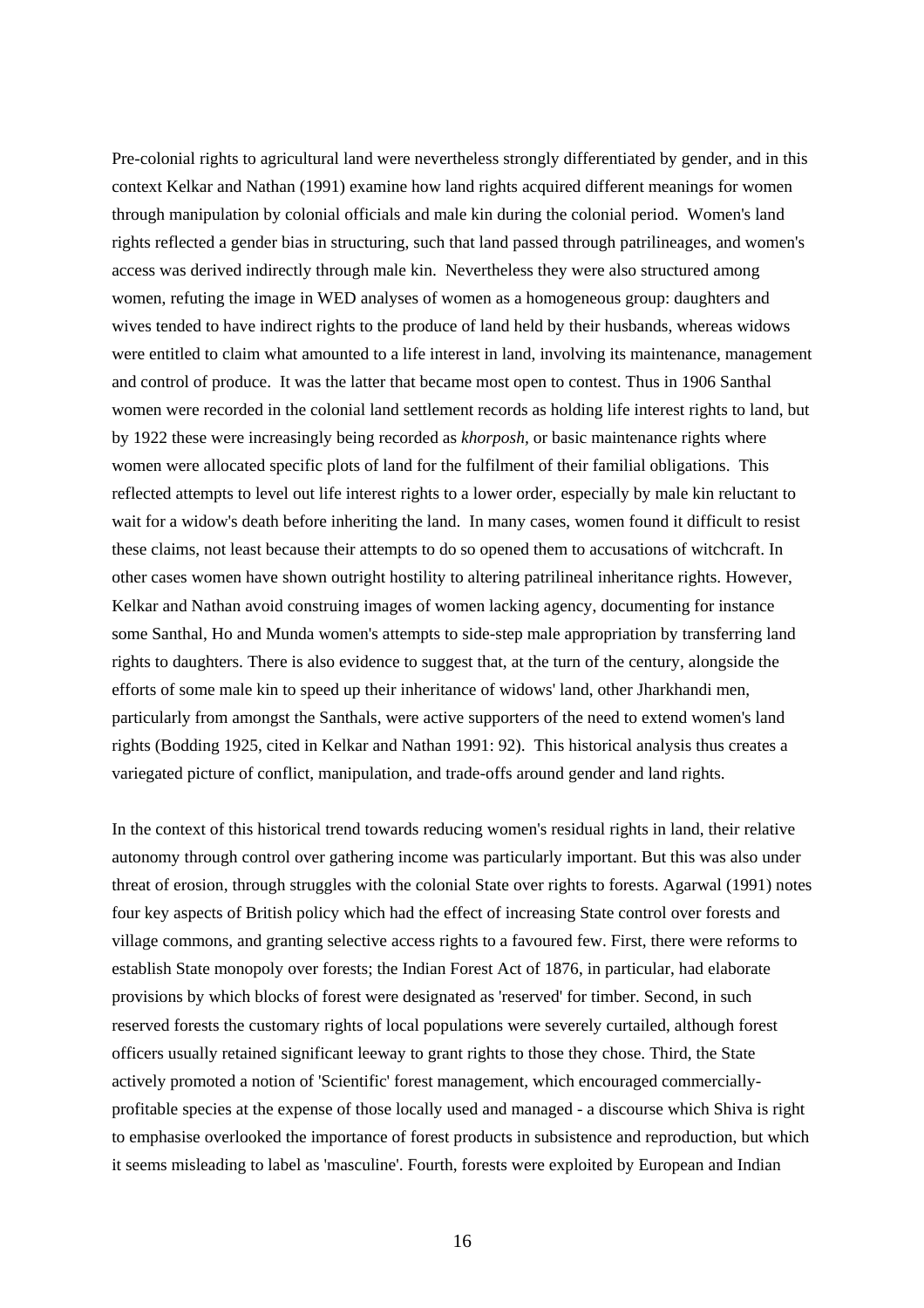private contractors, and forest land alienated, often with the permission or collusion of Forest Department officials, first for railway or ship-building in the mid nineteenth century, then for tea plantations, and later for commercial timber extraction. Agarwal argues that these processes progressively eroded local management systems, in some areas leading to degradation of forest resources.

The early twentieth century nevertheless saw a number of protests in Jarkhand against British encroachments and takeover of forests. These protests were not 'environmental movements' in the sense that they were entwined more broadly with struggles about a way of life. Nor were they 'feminine', although women played an active part in them, at times fighting and raiding. Issues of gender oppression also surfaced in these protests; for example in the Munda uprising at the end of the nineteenth century, led by an upper section of *adivasi* society, men were asked to give up the practice of polygyny, as practiced by upper-section men. But as Agarwal (1989) emphasises, there was no organisational framework within which women's specific concerns could systematically be discussed and articulated; women's participation in these movements less served to empower them, than to oppose anti-women practices in a way that would enhance the moral and social standing of the men around them.

The protests did have the effect of preserving some of the rights of *adivasi* communities. These have been greatest in the case of the Mundari *khuntkatti* system, in which complete village ownership of forests has in effect been retained. In other areas, village ownership survived only in a modified form, *rakhat*, which was officially recognised in the 1927-33 settlement, in which forest land was subject to joint State-village management with certain restrictions on local rights. In further areas, State agents exercised rights to manage and sell forest land and products, leaving inhabitants the right only to take wood for domestic purposes and sale, for which they paid a fixed amount per family to the State. Katyayan (1987) claims that such areas often became denuded, as commercial demand led to unrestricted felling, and the *adivasi* cultivator-gatherers had little incentive to do anything but mine the wood. Even where village control was maintained, however, this did not necessarily serve to safeguard the forest products that were important to women. For as Kelkar and Nathan (1991) show, the forests were managed by village-level assemblies or *panchayats* within which *khuntkatti* descendants held dominant authority, and women seldom had representation. As the alienation and degradation of forests elsewhere increased pressure on these forests, so they sometimes came to be managed for products of interest to certain groups, to the exclusion of women's resource priorities. In some cases, village authorities and elites would collude with local contractors-cum-traders to allocate timber cutting rights, for example. And where sal trees were felled for timber, women lost access to leaves which they had marketed as a source of independent income. Furthermore for the village chiefs, priests, and *khunkattidars* who dominated the *panchayats*, the forest was relatively less important as a source of gathered products than as a source of land for agriculture. This particular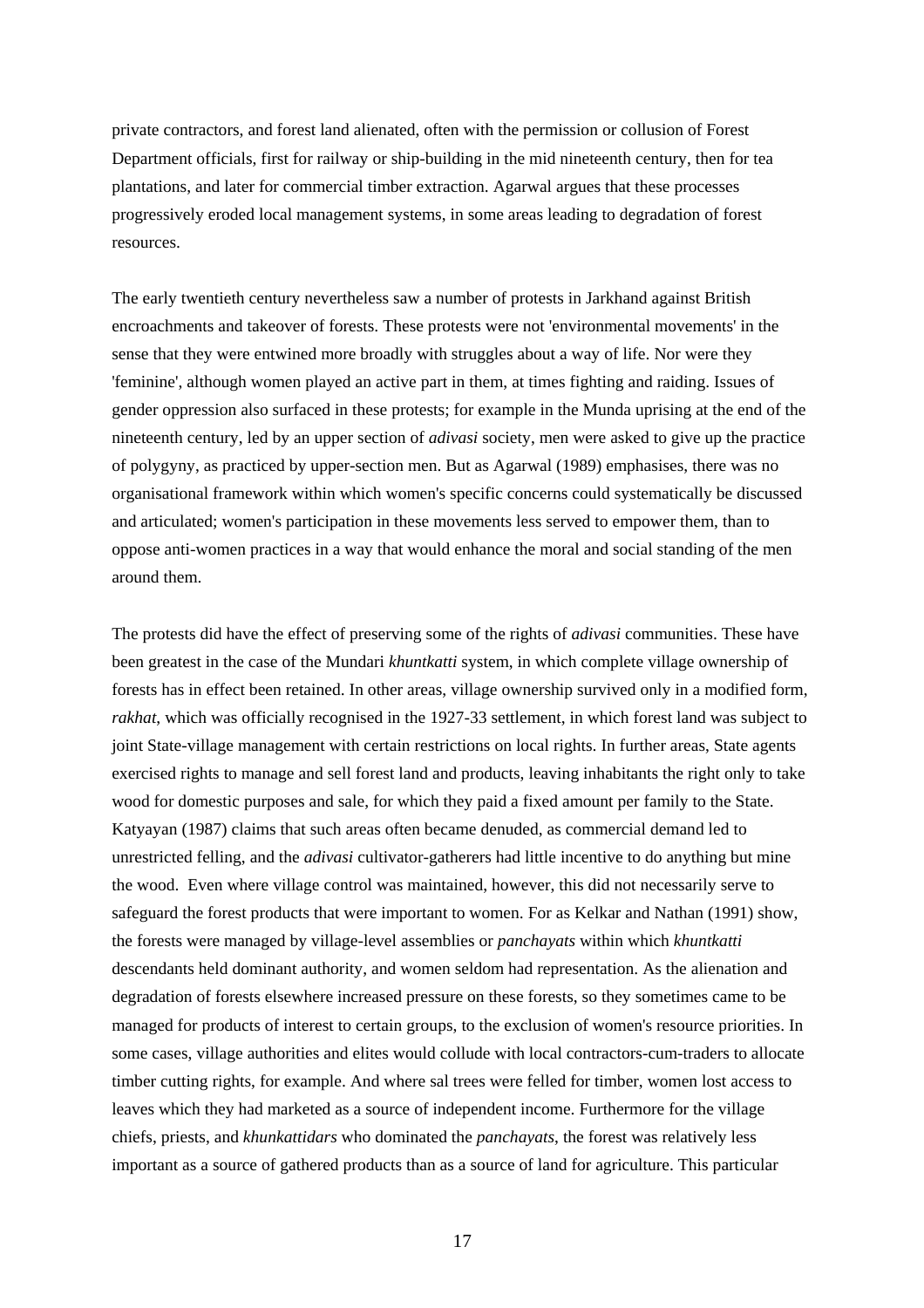example thus illustrates how gender relations within the institutions managing 'communal' resources have affected people's ability to access, control and maintain their resources over time.

As presented in the works of Kelkar and Nathan and of Agarwal, then, the history of gender and forests in India turns strongly on issues of resource access and control, and on the gender dimensions of institutions which influence rights over property and decision-making. These issues, missing almost entirely from ecofeminist acccounts, are - from a gender analysis perspective - central to explaining the processes through which colonial forestry developments did indeed constrain many women's practices, but in varied - and sometimes resisted - ways.

## *3. Gender in the politics of rice development in the Gambia*

In West Africa, Carney and Watts (1991) examine gendered responses to repeated government attempts to intensify rice production in the Gambia River Basin. In this case, State attempts to harness and modify local ecology in the interests of the colonial economy and polity ultimately 'foundered on the reefs of household gender roles and property relations' (1991: 653).

Struggles in the early colonial period reflected the way government schemes intersected with the then prevailing gender division of labour by crop in Mandinka society. This had every appearance of Boserup's classic female farming system, in that women were the main food producers. But Carney and Watts show that this apparent tradition was in fact a product of the growing commoditisation of production in the mid- nineteenth century. Prior to European presence, indigenous African rices had been cultivated both on rainfed uplands, as part of dryland cropping systems also involving millet and sorghum, and in various forms of wetland. Wetland rice was primarily the domain of Mandinka women who controlled what they produced and marketed their own surplus; an export trade which the British became interested in encouraging during the first wave of territorial expansion in the early nineteenth century. But this attempt at imperial intervention was soon cut short by the rapid development of the groundnut industry and exports from the 1840s. While the expansion of groundnut production was acheived through heavy dependence on hired immigrant male labour, it also eroded men's contribution to upland food crops. Men increasingly devolved responsibility for food production onto the female members of extended farm-households. And while previously the division of labour in both upland and wetland rice had been task based, with men responsible for certain swamp preparation tasks, and women rotating vegetable and fonio (Digitaria exilis) production with household upland crops, the division of labour now became much more separated, both spatially and by crop. Rice became women's work, and unlike groundnuts, largely non-commoditised.

Carney and Watts argue that women were unable to shoulder the burden of meeting food needs, increased as they were by immigrant labour. This contributed to a growth in rice imports. By the time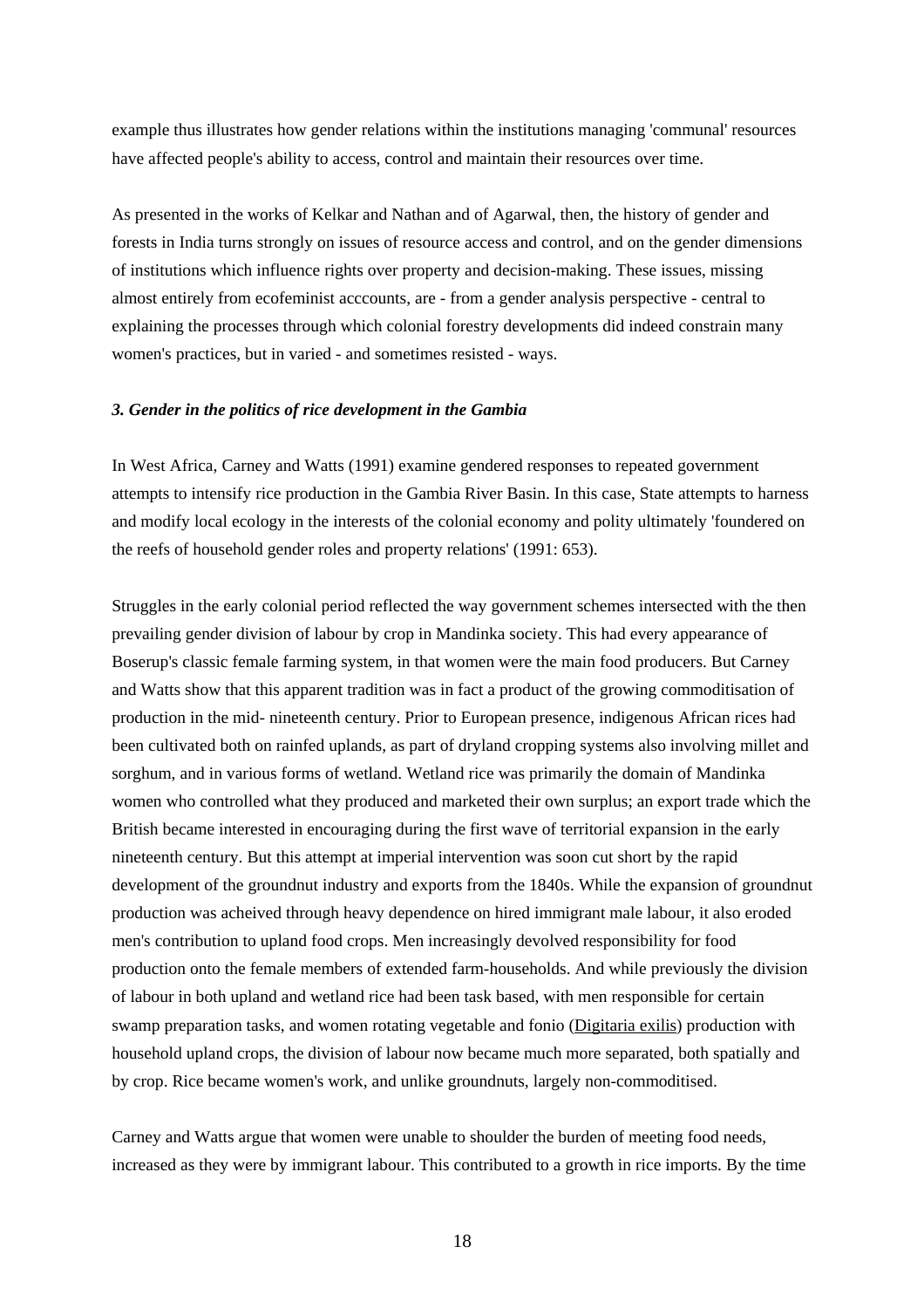British colonial rule was established in 1889, the high level of rice imports was seen as a source of structural instability in the political economy, not least because food was necessary to feed the immigrant labour on which the groundnut export economy depended. The concern to reduce imports motivated the first in a series of attempts to boost domestic rice production, and in this context the colonial administration became highly interested in women's agricultural practices. Tidal swamps were seen as a potential rice bowl for The Gambia, and became the focus of technical interventions, including the introduction of Asian rices, the clearance of mangroves, and the promotion of new methods for seedbed clearance. A surge in production did indeed result, doubling the area planted to rice by the mid-1950s. But further expansion was limited by problems over the mobilisation of gendered labour. The administration recognised that women's labour was already used to the full, and thus that further expansion depended on encouraging men to take part, transforming rice production into a 'household' enterprise. But officials lacked mechanisms to compel men to participate, and men successfully resisted these attempts to intensify their labour by appealing to gender identity, claiming that rice was 'a woman's crop' (Carney and Watts 1991: 661). Meanwhile women felt the impact of government efforts in increased work burdens - Haswell (1963) noted that the period women laboured in swamps extended from 90 to 102 days between 1949 and 1962 - and long daily commuting. The expansion ultimately foundered on the limits of women's labour time.

Furthermore, these colonial attempts at harnessing wetland rice ecology precipitated gender struggles over crop rights, linked to claims over land. Mandinka society had recognised at least two types of cropland: *maruo* or household land, dedicated to food production for household consumption, and *kamanyango* - land cleared by an individual or allocated in exchange for fulfillment of household labour obligations - whose product was individually controlled and marketed. Women sought to define the newly cleared and improved swamps as *kamanyango*, over which they could claim product control. Men, however, saw the expanded output as an avenue to reduce their purchase of imported rice, and thus save part of their groundut revenue from expenditure on food. In seeking such a definition, they opposed women's land claims, stating that 'women cannot own land' in a manner that drew the attention of colonial officials. Men sought to define the rice fields as *maruo*, a classification that diminished female control over the products of their labour and enabled male family heads to appropriate women's surplus production. Colonial officials tended to concur with such a reinvention of tradition, sensitive to the possibly negative implications of women's rice control for household food reserves and the feeding of migrant labour- issues so central to the regime.

From the 1950s onwards, and pressured by post-war crisis, the colonial government attempted a new phase of rice development to be based on mechanised dry season irrigation. Initially in 1949, the British Treasury and Colonial Development Corporation (CDC) acquired 10,800 acres of land at Wallikunda for a large-scale irrigated rice project. The scheme foundered, partly for ecological reasons - virtually no prior hydrological or soil data had been obtained - but mainly because of the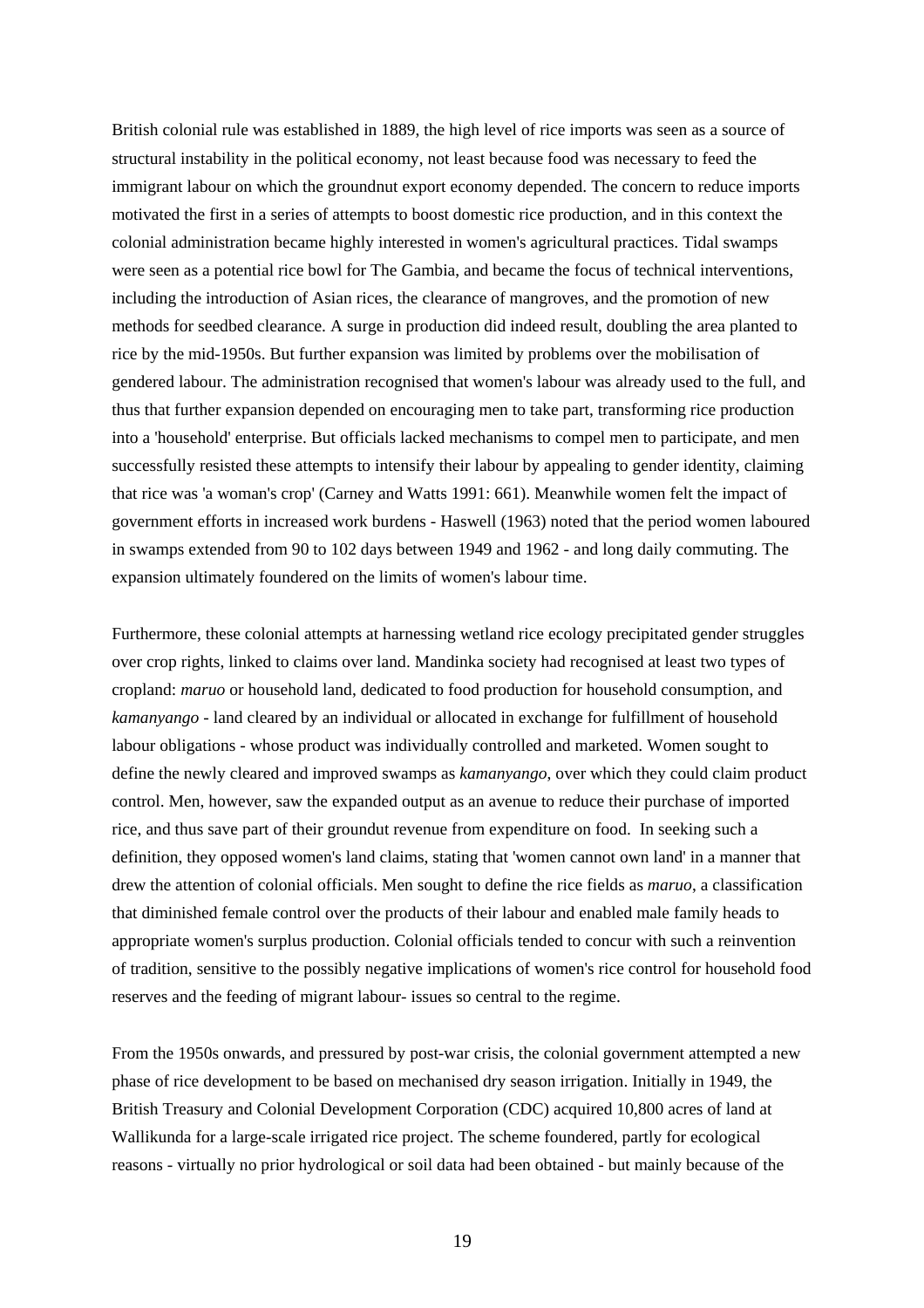gendered resistance it provoked. The scheme's land lease rode roughshod over the fact that most of the land was already communally owned, and that a quarter was under *kamanyango* cultivation by local women (Carney and Watts 1991: 666). Women were offered wage work in rice processing in compensation, but they found this highly unsatisfactory, and they and their angry husbands were soon demanding the return of the appropriated land. When this was refused, protests became violent and men broke into the CDC rice stores. This failed project was replaced, in 1952, by a more modest 200 acre development to be based on sharecropping, which the colonial government saw as a way to redress the labour problem. But again women did not come forward, and those who did undermined government yields by appropriating more than their share of the crop. In a third phase, the CDC withdrew and the project fell into the hands of the Sapu Rice Research Station, which attempted yet another labour arrangement: leasing land to female rice growers who were provided with subsidised tractor services. But once again, women resisted the claims on their labour, responding by defaulting on the payment for tractor services, so that 'in effect, the project was captured by heavily indebted female tenants' (Carney and Watts 1991: 668).

Seeds were thus sown of continuing gender conflict in the post-independence period. When at independence lands from the collapsed rice development project were returned to farmers, they were claimed by women as *kamanyango* and men as *maruo*. And recent government attempts to promote small-scale irrigated rice have again defined land as *maruo*, and men as household heads, promoting resistance among women and again jeopardising project success.

This case presented by Carney and Watts (1991) bears strong echoes with several other accounts of West African rice production from a gender perspective (e.g. Linares 1992, Leach 1992b, 1994). It shows clearly that gender roles were far from static - as ecofeminist/WED accounts would suggest but changed in interaction with the policies and politics of the colonial State. It also shows that when State interventions initiated struggles and conflicts over customary relations in ecological and social practice, there were consequences not only for women - albeit of an ambiguous, even contradictory kind (Carney and Watts 1991: 653) - but also for the shaping of the agricultural environment.

#### **CONCLUSIONS**

The approaches exemplified above begin to allow the possibility of 'rescuing' gender-differentiated environmental experiences, not only from the silences of conventional environmental history, but also from the mystifying glosses which ecofeminist 'histories' place on them. These examples - and others like them - do suggest some commonalities in the broad historical relationships linking gender, ecology and colonial politics. The discourse and practices of colonial states did tend to marginalise the aspects of ecological relations in which women enjoyed most autonomy and status. The changes in material relations of property and power which unfolded did frequently disenfranchise women,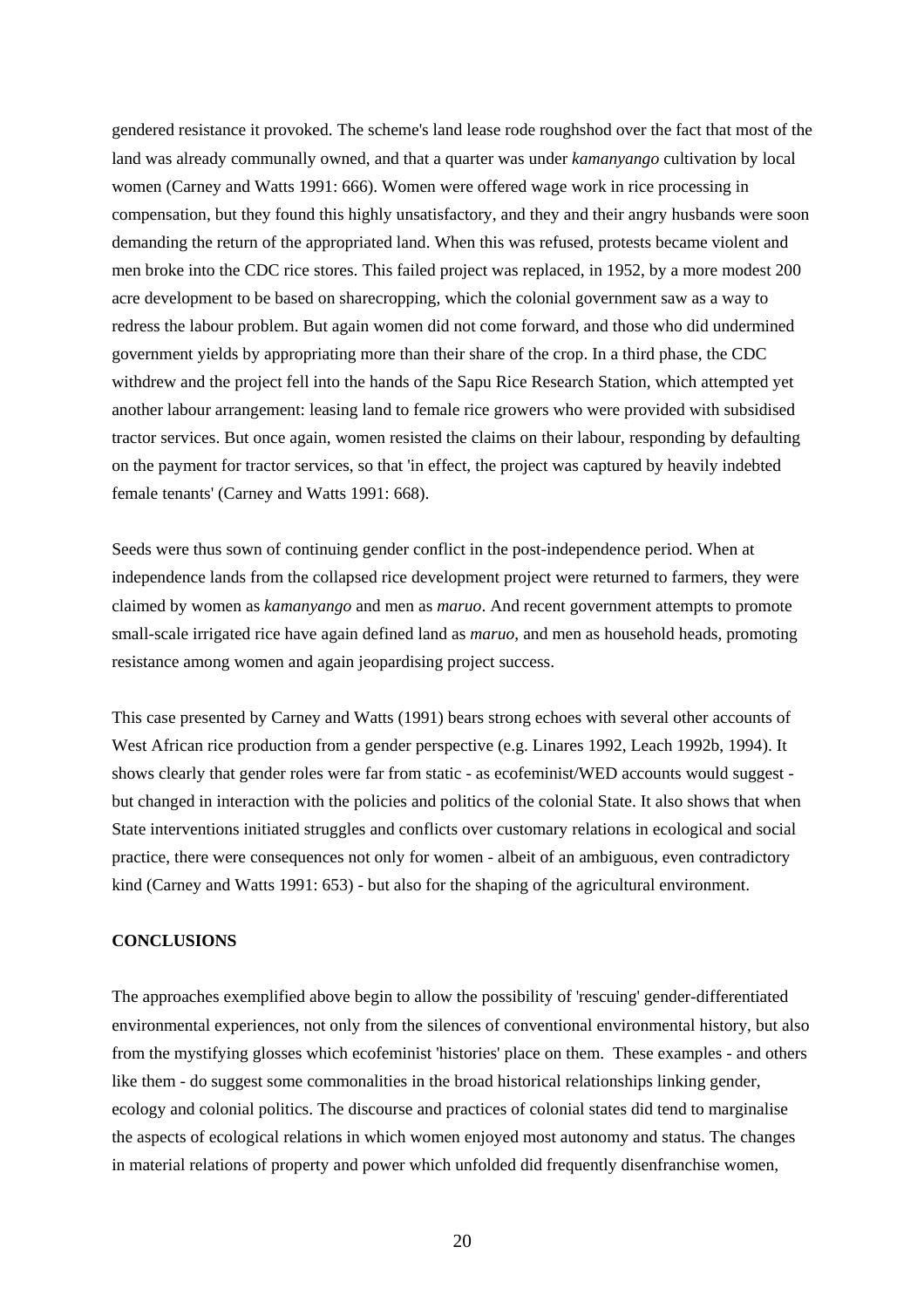whether of land, gathering rights or labour. But the examples also indicate much more variation, flexibility and resistance in these processes than has usually been recognised. In different situations, this may have related to important differences among women; to the effectiveness of unseen struggles and forms of resistance, or, more specifically, because women were able to find space to mobilise alternative claims or adjust practices in their favour.

Such alternative accounts of history, in turn, suggest the flawed nature of ecofeminist/WED policy implications: that women, as guardians of nature, should be targeted as allies in resource conservation projects, or that women's and environmental interests are necessarily complementary. Instead, they point out the social and historical contexts which may indeed make some women especially concerned with resource conservation in some situations, but in others may divorce them from it. They point out the conflicts between women's and 'environmental' interests in some circumstances, for instance where women's involvement with natural resources reflects their subordinate position in gendered relations of property and power. And they underline the risk that policies premised on an assumption of a generalised affinity between women and nature, or simplistic observations of 'what women do' will simply instrumentalise women as a source of cheap or unrewarded labour in activities whose benefits they may not control. Gender analysis of environmental relations suggests that in policy, 'complementarities' between women's and environmental interests have to be carefully sought out not assumed - from a perspective which takes account of gender relations in the valuation, access, use and control of particular resources.

Studies from a gender analysis perspective show the importance of gender issues not only for illuminating changes in women's status, but also for the more general project of colonial environmental history. They suggest that gender relations shape patterns of environmental use and management with tangible ecological effects, making gender analysis indispensable for understanding environmental event histories. And gender relations mediate the effects of external economic and policy processes on people and the environment, rendering their comprehension necessary to a historical account of colonial environmental politics and interventions.

Whether the concern is in using gender analysis to produce feminist knowledge, or simply for a fuller understanding of environmental history, a number of issues emerge from these and other cases which would be important for more focused study. These include first, relationships between changes in gendered product, site and technique use, and specific ecological processes. Existing work often documents the former effectively while making sweeping assumptions about their environmental impact; yet differences in the local dynamics of soil, water, vegetation, fire, climate and animals may profoundly alter how land responds to the same use practices (cf. Leach and Fairhead 1995). Second, there is scope for much more work on changing regimes of tenure and property rights. This needs to pay attention to the particular channels of resource access and control used by different groups of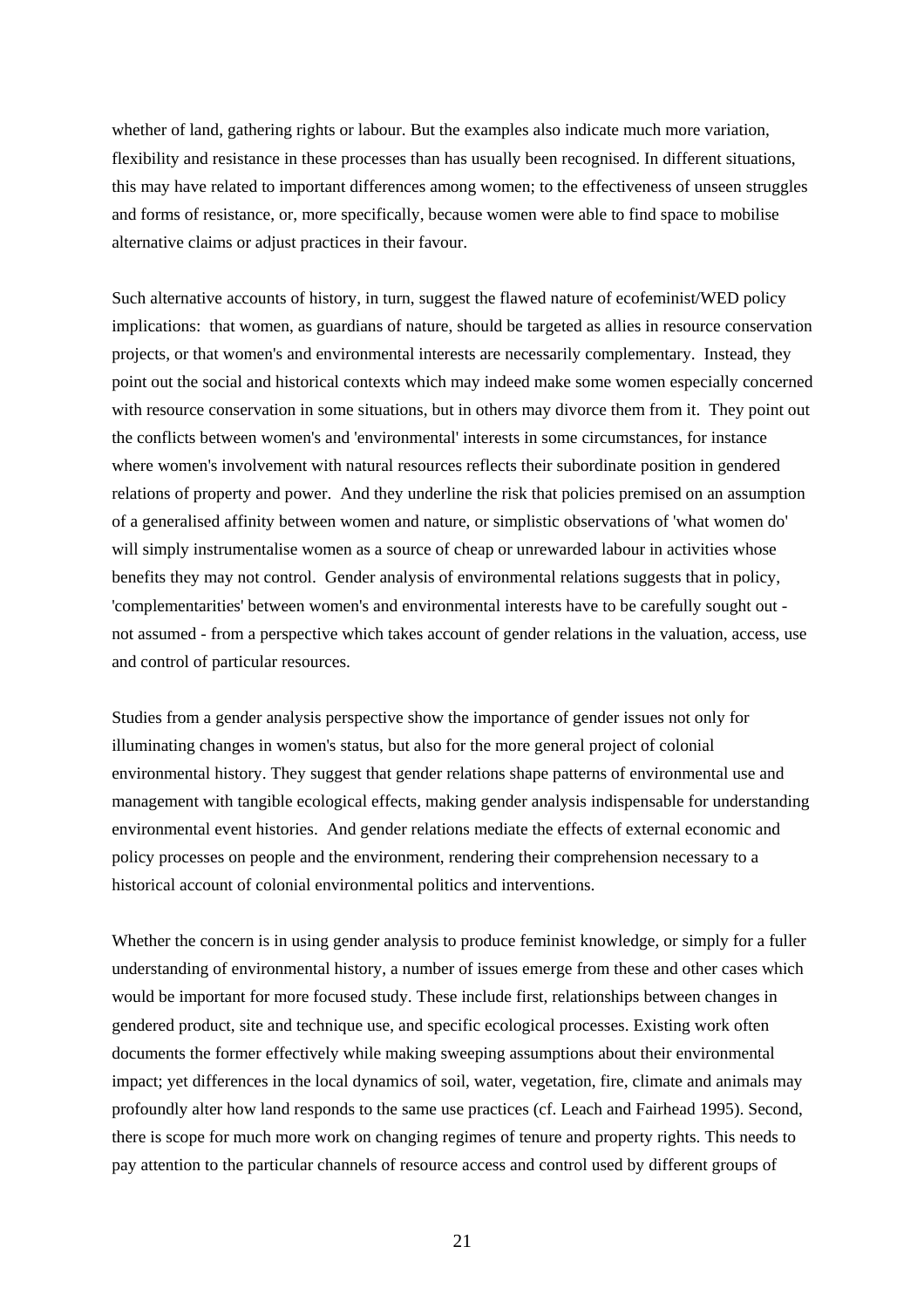women - often involving the manipulation of meanings and ambiguities in tenurial frameworks - and to examine their specific intersection with changing ecological conditions (and landscape niche availability) on one hand, and the politics of colonial environmental policies on the other. Third, and related, are gender dimensions of the institutional arrangements which surround natural resource use and management, where it would be fruitful to explore the implications for gendered authority, resource access and status of the shifting configuration of household, family, village, regional and State institutions which have claimed authority over different ecological domains and usages over time. And fourth, a deeply understudied area concerns the historical relationship between gender and ecological knowledges, including those of colonial states.

It also begins to be evident that a gender approach means not merely 'adding women in' to accounts of imperialism, ecology and politics, but re-thinking and collapsing their existing categories in a more fundamental re-writing of history (cf. Scott 1988). Thus 'politics', from a gender perspective, must extend not only to relationships with the colonial State, formal government authorities and their discourses, but to the more diffuse processes through which these forms of authority intersected with power relations in everyday resource-using processes, and in the negotiation of gendered domains of action and agency. In other words, gender is located among a more multiple, mobile field of power relations (Scott 1988: 26; cf. Foucault 1978) which merges any distinction between 'public' and 'private'. 'Ecology' ceases to be treatable as separate from 'society', but comes to be differentiated and 'socialised' (Fairhead and Leach forthcoming) in the sense that the definition and valuation of ecological processes are integral to expressions of social identity and struggles. And a properly gendered environmental history does not merely replace the production, commercial bias of conventional environmental history with the appeal to reproduction and subsistence in ecofeminism/WED, but replaces these oppositions with a more textured, nuanced analysis.

Nevertheless in arguing for better event histories of gendered environmental relations, and privileging their material dimensions, part II of this paper has left begging important questions about historical representation. As our treatment of Moore and Vaughan's case acknowledges, women and men have, during and since the colonial period, produced their own representations of their own histories, and the politics of this process is certainly an area which deserves further study.

There is already some work which reveals how representations of past environments - of landscape history - become part of oral histories which uphold particular social or political relations, and gendered rights and statuses linked to them. In West Africa for instance, descent group status in local politics, linked to control over women in marriage, is frequently legitimated through 'origin stories' of settlement-founders moving into uninhabited 'wilderness' areas (Dupré 1991); whether high forest (as among Sierra Leonean Mende groups; Hill 1984; Leach 1994), or barren savannas (in much of the forest-savanna transition zone; Fairhead and Leach forthcoming). These representational histories may have little to do with 'real' ecological events, or indeed with women's experience of social ones.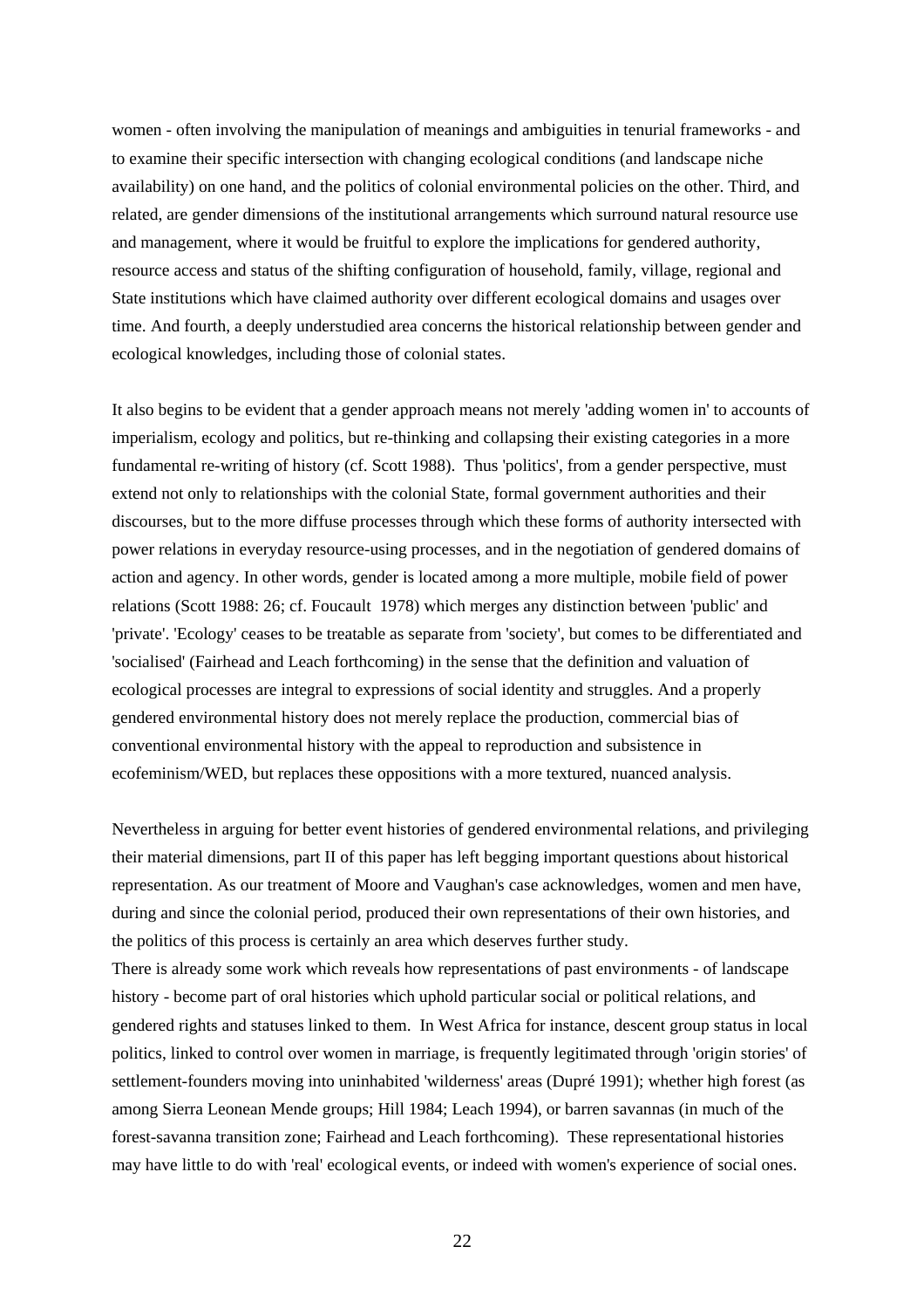Yet colonial administrations were sometimes exposed to them, constructing their own versions of history and environmental policy in relation to them, as West African administrators sometimes did in taking accounts of forest loss literally. In this respect, and following Moore and Vaughan's lead, a major challenge for future work is to examine the production of diverse historical representations about a place, produced at different times and by different authors (local women and men, chiefs and commoners; colonial and modern anthropologists, colonial administrators), exploring how these accounts speak to and past each other, and how (as discourses) they had material effects.

This paper has also left begging important questions about the post-colonial politics of authorship and representation. Questions about who has the right to speak about whom and for whom are of course relevant when it is the event history of people's diverse, materially-grounded experiences at stake; and they become even more pressing if one attempts to represent people's representations of their history. There has not been space here to enter the diverse and extensive debates on this topic. Indeed, basic questions about the politics of voice, the power relations involved in setting feminist research agendas, and the extent to which Northern or elite Southern feminists can or should do so on behalf of others (Zeleza 1993) could be applied in critique of the arguments presented here. Of relevance, too, are debates on the construction of colonial subjectivities and their intersection with gender - whether or not phrased in the terms of colonial discourse theory and 'subaltern studies' as prevalent in Asian scholarship (e.g. Spivak 1988) - which question the extent to which alternative, 'indigenous' discourses are recoverable from the constructions colonialism placed on them. A comprehensive review of gender and environmental history would need to address the insights and uncomfortable issues raised by these debates.

Yet a concern with the politics of representation also contextualises the argument forwarded here. To a certain extent, all historical accounts are representation as well as event, discursively constituted, and supportive of particular political or institutional outlooks. By essentialising the relationship between women and nature, ecofeminist analyses have represented history in generalised ways which entrap women in static roles. These accounts may, as Jackson (1995) points out, be better treated not as 'real history' but as meta-narratives which serve other purposes, whether in upholding particular policy agendas, or constructing a coherent image of female solidarity. Recognising this - interrogating ecofeminism as one sort of historical narrative - has made space to explore a gender analysis of historical events as presented in part II. Yet this, too, could be treated as another sort of representation, constructed through different feminist theoretical lenses and supporting different policy implications. Recognising this, in turn, opens up the research agenda for gender analysis of imperialism, ecology and politics to consider a plurality of other accounts, including the representations of their own environmental history which women and men have been actively forging during and since the colonial period.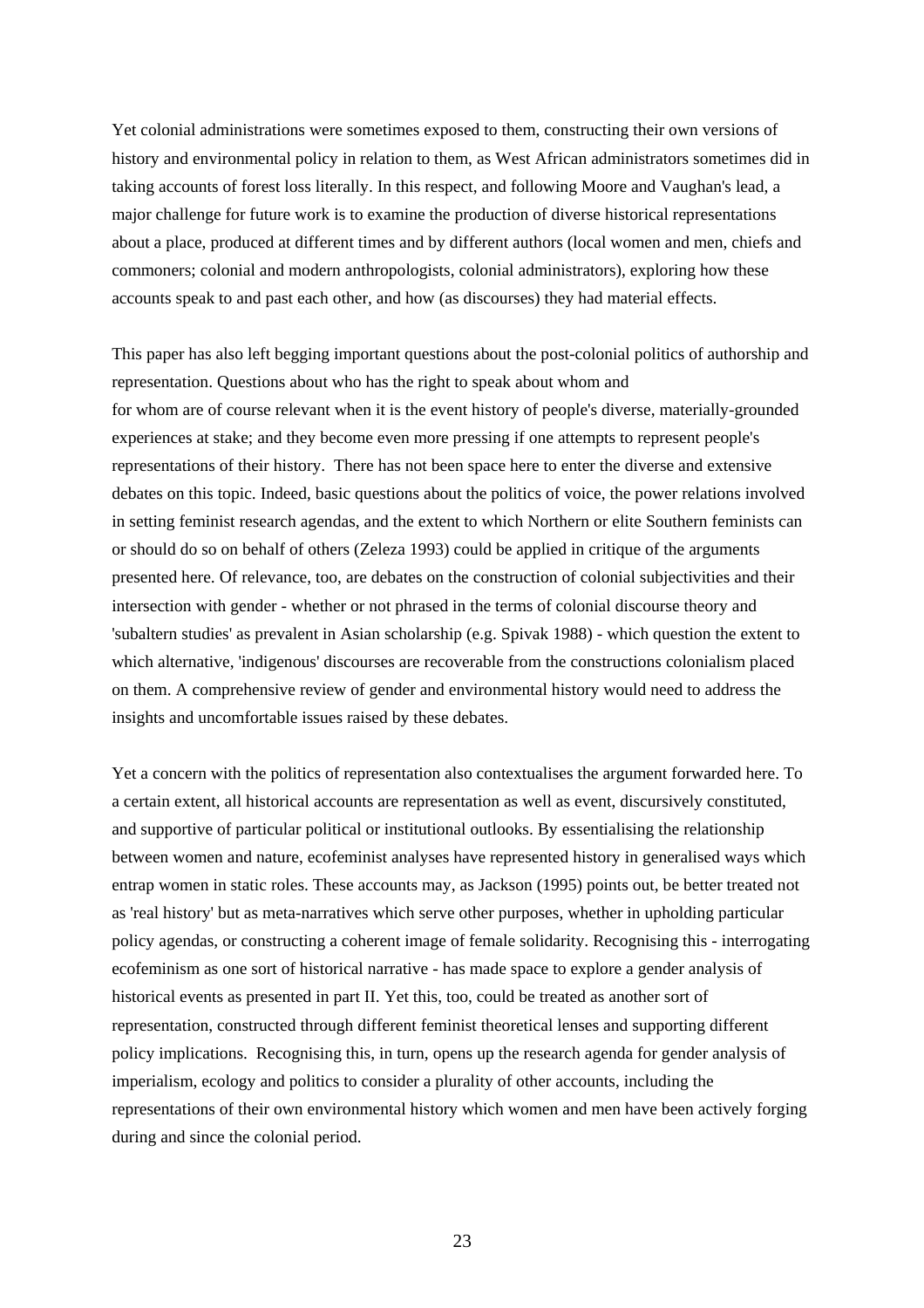# **NOTES**

 $\overline{a}$ <sup>1</sup> An earlier version of this paper, produced as *IDS Working Paper* 16, was reviewed by Barbara Harriss-White and Anna Tsing. Within the spirit of the original paper, we have endeavoured to respond to as many of their helpful comments and criticisms as possible. Our thanks are also due to James Fairhead for comments on this version; responsibility for the arguments forwarded and the ways we represent others' work nevertheless rests with us alone.

 $2<sup>2</sup>$  At this stage in the argument, we are using 'nature' in the same ill-defined way as most ecofeminists do; this lack of definition is one of the problems which we draw attention to below.

 $3$  The Green Belt movement in Kenya is frequently referred to as the African equivalent of Chipko, and is similarly represented as a feminist environmental movement indicating women's agency in environmental protection. However we know of no systematic ecofeminist 're-writing' of the movement's history and stimuli.

<sup>4</sup> As we have argued elsewhere (Joekes, Green and Leach 1995), the analytic framework (and flaws) of the WED perspective can be closely related to assumptions inherited from the WID approach to gender and development more generally. While we cannot pursue this argument here, representations of history from a WED perspective clearly reflect the influence of WID policy assumptions, as well as of Northern cultural feminism.

<sup>5</sup> Shiva implies that both gender inequality and class/caste stratification were external, western influences on Indian society, and thus non-existent in pre-colonial India. However, this invisibilises the older roots of patriarchy in both Vedic and pre-Vedic culture (Dietrich 1992: 99), and the caste systems which - albeit operating in an attenuated form in the hills - are seen by Peritore (1992: 205) as crucially underlying the emergence and form of the Chipko movement.

<sup>6</sup> Peritore (1992) argues that up to 60 per cent of the male population of Garwhal District have outmigrated, while Jain (1984) presents evidence that 20 per cent of the area's households are femaleheaded.

 $<sup>7</sup>$  In this context, it has been argued that the reassertion of images of Prakriti may be harmful to</sup> women: 'Picked up by the cross currents of caste and middle class ideology, [ideas such as the feminine principle] are open to communal manipulation and can even be used to manipulate women and ecological issues from a middle class perspective. Patriarchal manipulation of women's power concepts is, anyway a sad chapter in the history of religions.... [In India] there is a class component in the difference between the Devi as an independent female power-principle and the spouse Goddess, the more domesticated, patriarchal version of the goddess...the projection of a certain middle class type of feminine principle has...turned lethal to women in the practice of an debate on *sati*' (Dietrich 1992: 104).

<sup>8</sup> We apologise to the authors of this material if they feel that these selective summaries have in any way misrepresented their work or its intentions. Readers are referred to the full works for more detail of the particular cases.

<sup>9</sup> As a re-study of Audrey Richards' 1939 'Land, labour and diet', Moore and Vaughan's book is also intended as a methodological work addressing the problem of writing and context. As such, it treats history both as representation and event, and explores the narrative contradictions among numerous possible interpretations of *citemene* - by male and female farmers, officials, scientists, anthropologists and others. While this innovative approach is a central aspect of the work, it cannot be the focus of the brief account we give here.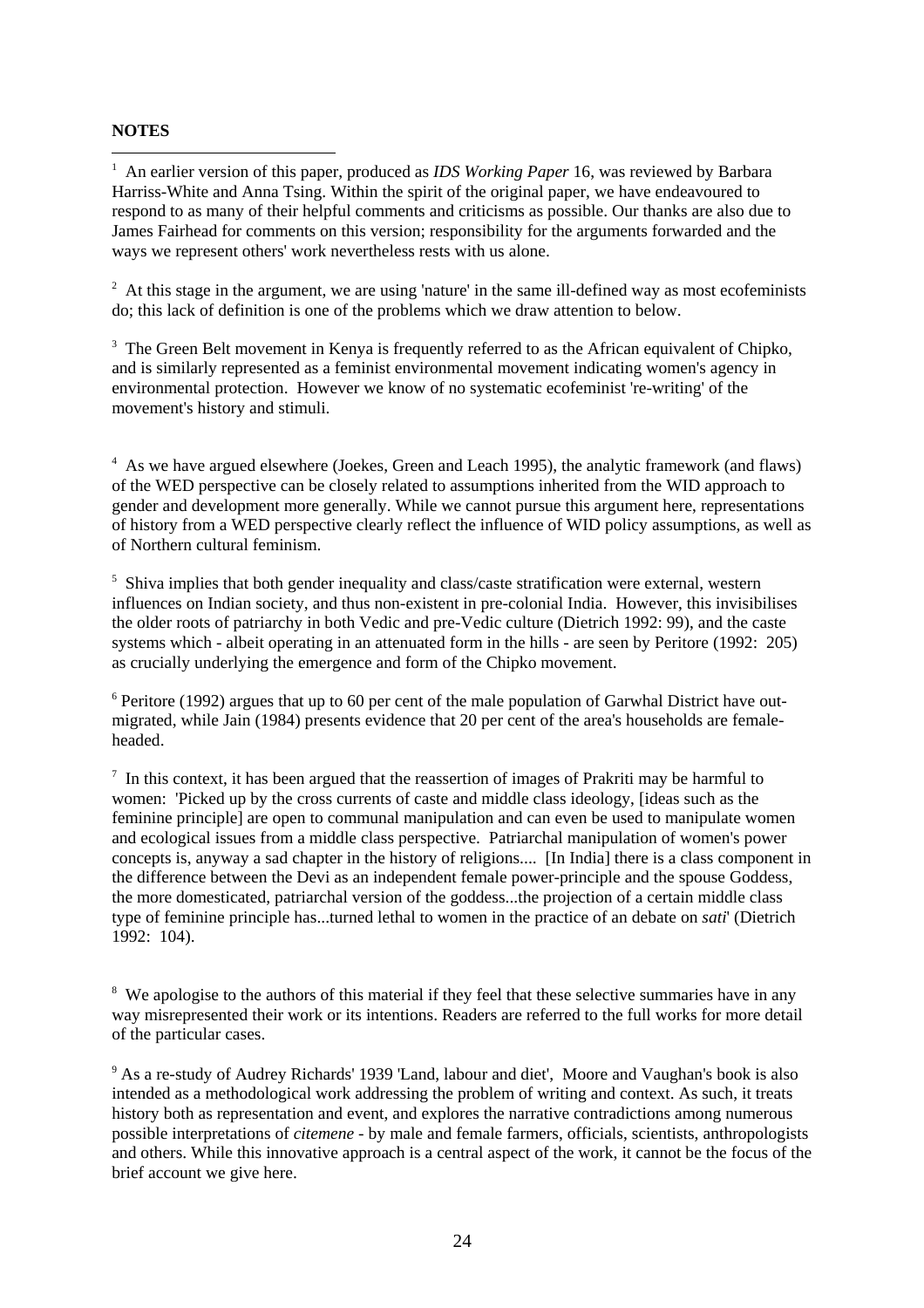## **REFERENCES**

- Agarwal, B., 1989, 'Rural women, poverty and natural resources: sustenance, sustainability and struggle for change', *Economic and Political Weekly* XXIV (43)
- Agarwal, B., 1992, 'The gender and environment debate: lessons from India', *Feminist Studies* 18 (1): 119-158
- Agarwal, B., 1995, *A Field of One's Own: Gender and Land Rights in South Asia*, Cambridge: Cambridge University Press.
- Baumann, H., 1928, 'The division of work according to sex in African hoe culture', *Africa* 1: 289-319
- Berry, S., 1975, *Cocoa, Custom and Socio-economic Change in Rural Western Nigeria*, Oxford: Clarendon Press
- Berry, S., 1988, 'Property rights and rural resource management: the case of tree crops in West Africa', *Cahiers des Sciences Humaines* (ORSTOM) 24 (1): 3-16
- Berry, S., 1993, *No Condition is Permanent: The Social Dynamics of Agrarian Change in Sub-Saharan Africa*, Wisconsin: University of Wisconsin Press
- Braidotti, R., Charkiewicz, E., Häusler, S. and Wieringa, S., 1994, *Women, the Environment and Sustainable Development: Towards a Theoretical Synthesis,* London: Zed Press/INSTRAW
- Carney, J. and M. Watts, 1991, 'Disciplining women? Rice, mechanization, and the evolution of Mandinka gender relations in Senegambia', *Signs* 16 (4): 651- 681
- Croll, E. and Parkin, D. (eds), 1992, *Bush Base: Forest Farm: Culture, Environment and Development*, London: Routledge
- Dietrich, G., 1992, *Reflections on the Women's Movement in India: Religion, Ecology, Development,* New Delhi: Horizon India Books: 94-114
- Dupré, G., 1991, 'Les arbres, le fourré et le jardin: les plantes dans la société de Aribinda, Burkina Faso' in G. Dupré (ed.) *Savoirs Paysans et Dévéloppement*, Paris: Karthala-ORSTOM: 181- 194
- Etienne, M. and Leacock, E., 1980, *Women and Colonisation*, New York: Praeger
- Fairhead, J., 1992, 'Indigenous technical knowledge and natural resources management in Sub-Saharan Africa: a critical overview', paper prepared for Social Science Research Council project on African Agriculture, Dakar, January 1992
- Fairhead, J., and Leach, M., 1995, 'Reading forest history backwards: the interaction of policy and local land use in Guinea, 1893-1993', *Environment and History* vol 1 no 1, March 1995.
- Fairhead, J., and Leach, M., 1996, *Misreading the African Landscape: Society and Ecology in a Forest-Savanna Mosaic*, Cambridge and New York: Cambridge University Press.

Foucault, M., 1978, *The History of Sexuality*, Translation Random House. Penguin.

Guha, R., 1989, *The Unquiet Woods: Ecological Change and Peasant Resistance in the Himalaya,* Delhi: OUP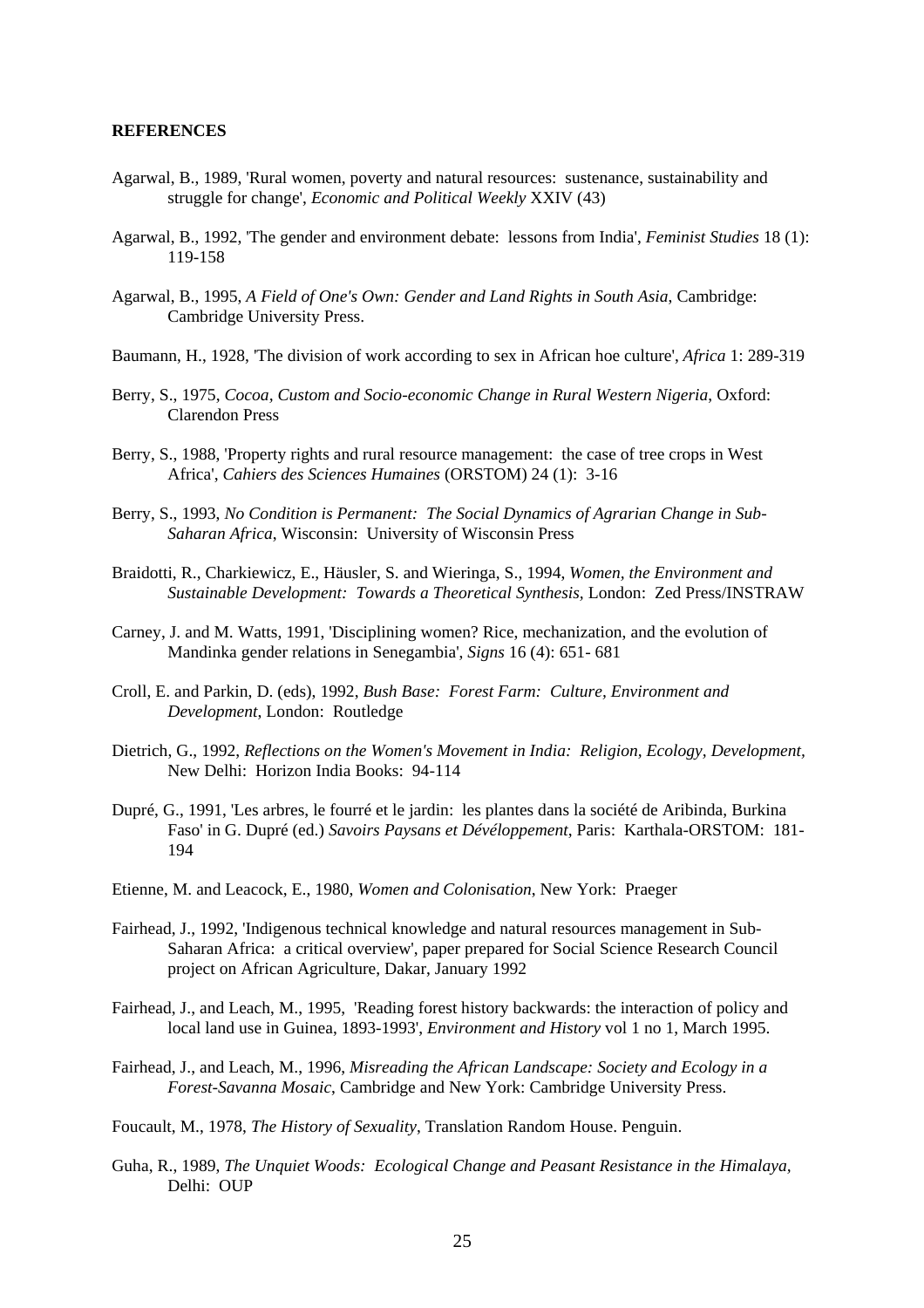- Guyer, J.I., 1984, *Family and Farm in Southern Cameroon,* Boston: Boston University, African Studies Centre
- Guyer, J.I., 1988, 'The multiplication of labour: historical methods in the study of gender and agricultural change in modern Africa', *Current Anthropology* 29 (2): 247-259
- Guyer, J.I., 1991, 'Female farming in anthropology and African history' in M. di Leonardo (ed.) *Gender at the Cross-roads of Knowledge: Feminist Anthropology in the Post-modern Era,* Berkeley: University of California Press
- Haswell, M., 1963, *The Changing Patterns of Economic Activity in a Gambia Village*, Department of Technical Cooperation, Overseas Research Publications no.2, 22-33. London: Her Majesty's Stationery Office.
- Hay, M.J. and Wright, M. (eds), 1982, *African Women and the Law: Historical Perspectives,* Boston University Papers on Africa, Vol 7, Boston: Boston University
- Hill, M., 1984, 'Where to begin? the place of the hunter founders in Mende histories', *Anthropos* 79: 653-656
- Hill, P., 1956, *The Gold Coast Cocoa Farmer,* Oxford: Oxford University Press
- Jackson, C., 1992, 'Gender, women and environment: harmony or discord?', *Gender Analysis in Development Discussion Paper Series* 6, School of Development Studies, Norwich: University of East Anglia
- Jackson, C., 1993, 'Women/nature or gender/history? A critique of ecofeminist "development"', *Journal of Peasant Studies* 20 (3): 389-419
- Jackson, C., 1995, 'Radical environmental myths: a gender perspective', *New Left Review* 210 (March/April): 124-140
- Jain, S., 1984, 'Women and people's ecological movement: a case study of women's role in the Chipko Movement in Uttar Pradesh', *Economic and Political Weekly* XIX (41): 1788-1794
- Joekes, S., Green, C. and Leach, M., 1995, Integrating gender into environmental research and policy. Report of commissioned study for EPAT/MUCIA, United States Agency for International Development (USAID), September 1995.
- Joekes, S., Leach, M. and Green, C. (eds), 1995, 'Gender relations and environmental change', *IDS Bulletin* 26 (1)
- Kelkar, G. and Nathan, D., 1991, *Gender and Tribe: Women, Land and Forests in Jharkhand,* New Delhi: Kali for Women
- Leach, M., 1991, 'Engendered environments: understanding natural resource management in the West African forest zone', *IDS Bulletin* 22 (4): 17-24
- Leach, M., 1992, 'Gender and the environment: traps and opportunities', *Development in Practice* 2 (1): 12-22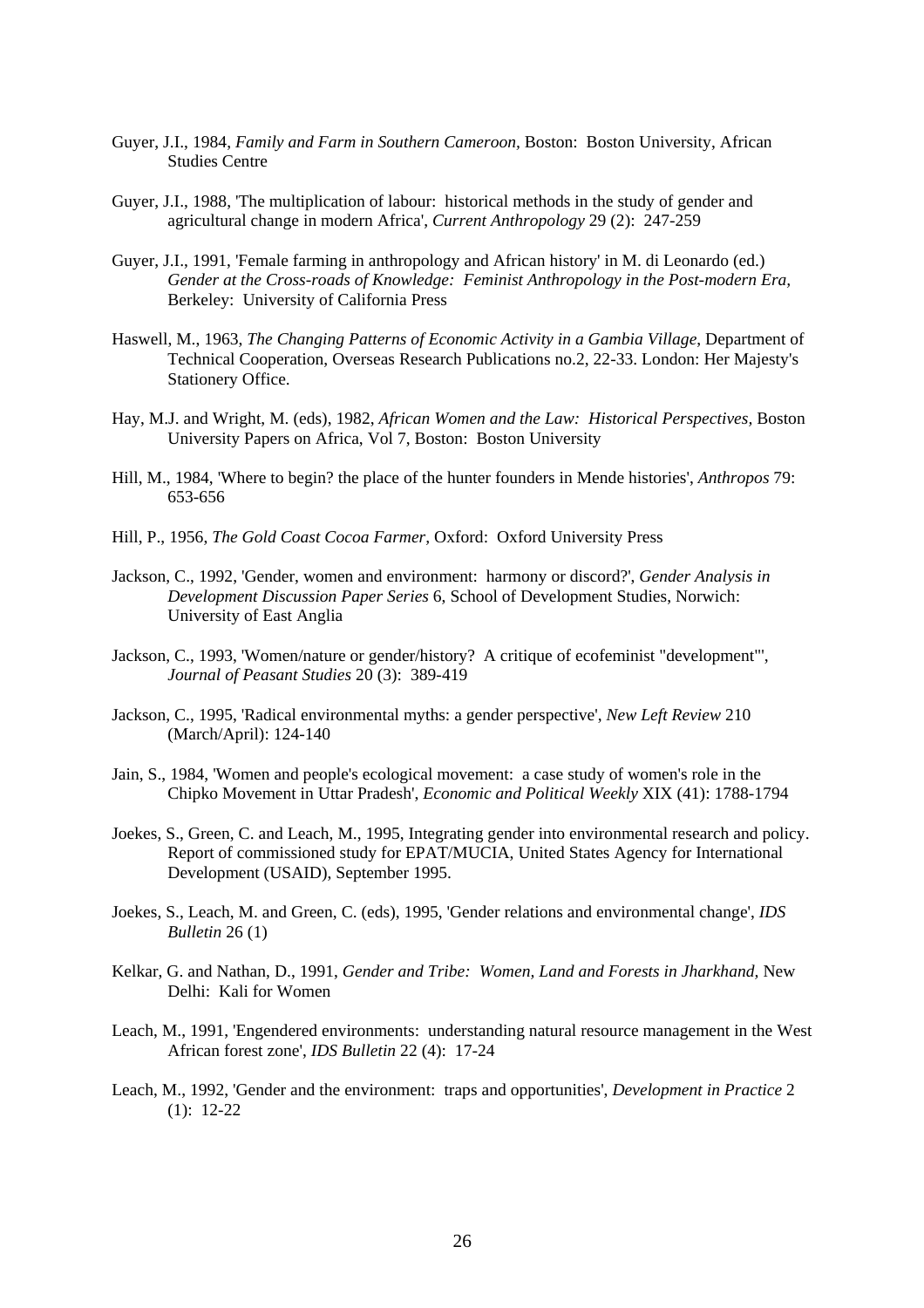- Leach, M., 1992b, 'Women's crops in women's spaces: gender relations in Mende rich farming' in E. Croll and D. Parkin (eds) *Bush Base: Forest Farm: Culture, environment and development*, London: Routledge: 76-96
- Leach, M., 1994, *Rainforest Relations: Gender and Resource use among the Mende of Gola, Sierra Leone,* International African Library. Edinburgh: Edinburgh University Press, and Washinton: Smithsonian Institution.
- Leach, M. and Fairhead, J., 1995, 'Ruined fields and new gardens: gender and soil-ripening among Kuranko farmers in the forest-savanna transition zone', *IDS Bulletin* 26 (1)
- Linares, O.F., 1992, *Power, Prayer and Production: The Diola of Casamance, Senegal,* Cambridge: **CUP**
- Nair, J., 1994, 'On the question of agency in Indian feminist historiography', *Gender and History* 6 (1)
- Maathai, W., 1988, *The Greenbelt Movement, sharing the Approach and the Experience,* Nairobi, Kenya: Environment Liaison Centre International
- Martin, S.M., 1988, *Palm Oil and Protest: An Economic History of the Ngwa Region, South-Eastern Nigeria, 1800-1980,* Cambridge: CUP
- Maxwell, D., 1994, 'Religion and environmental change in north-east Zimbabwe 1880-1990', paper presented at the African Studies Association of the UK Biennial Conference, University of Lancaster, 5-7 September 1994
- Merchant, C., 1982, *The Death of Nature: Women, Ecology and the Scientific Revolution,* London: Wildwood House
- Merchant, C., 1992, *Radical Ecology: The Search for a Liveable World,* London: Routledge
- Mies, M. and Shiva, V., 1993, *Ecofeminism,* London: Zed Books
- Molyneux, M. and Steinberg, D.L., 1995, 'Mies and Shiva's *Ecofeminism:* a new testament?' *Feminist Review* 49: 86-107
- Monimart, M., 1989, *Femmes du Sahel: La Désertification au Quotidien,* Paris: Karthala and OCDE/Club de Sahel
- Moore, H., 1988, *Feminism and Anthropology*, London: Polity Press
- Morre, H. and Vaughan, M., 1994, *Cutting Down Trees: Gender, Nutrition and Agricultural Change in the Northern Province of Zambia, 1890-1990,* London: James Currey
- MacCormack, C. and Strathern, M. (eds), 1980, *Nature, Culture and Gender*, Cambridge: Cambridge University Press
- Mackenzie, F., 1991, 'Political economy of the environment, gender and resistance under colonialism: Murang'a District, Kenya, 1910-1950', *Canadian Journal of African Studies* 25 (2): 226-256
- Nathan, D., 1990, 'Women and Forests', *Economic and Political Weekly,* 14 April